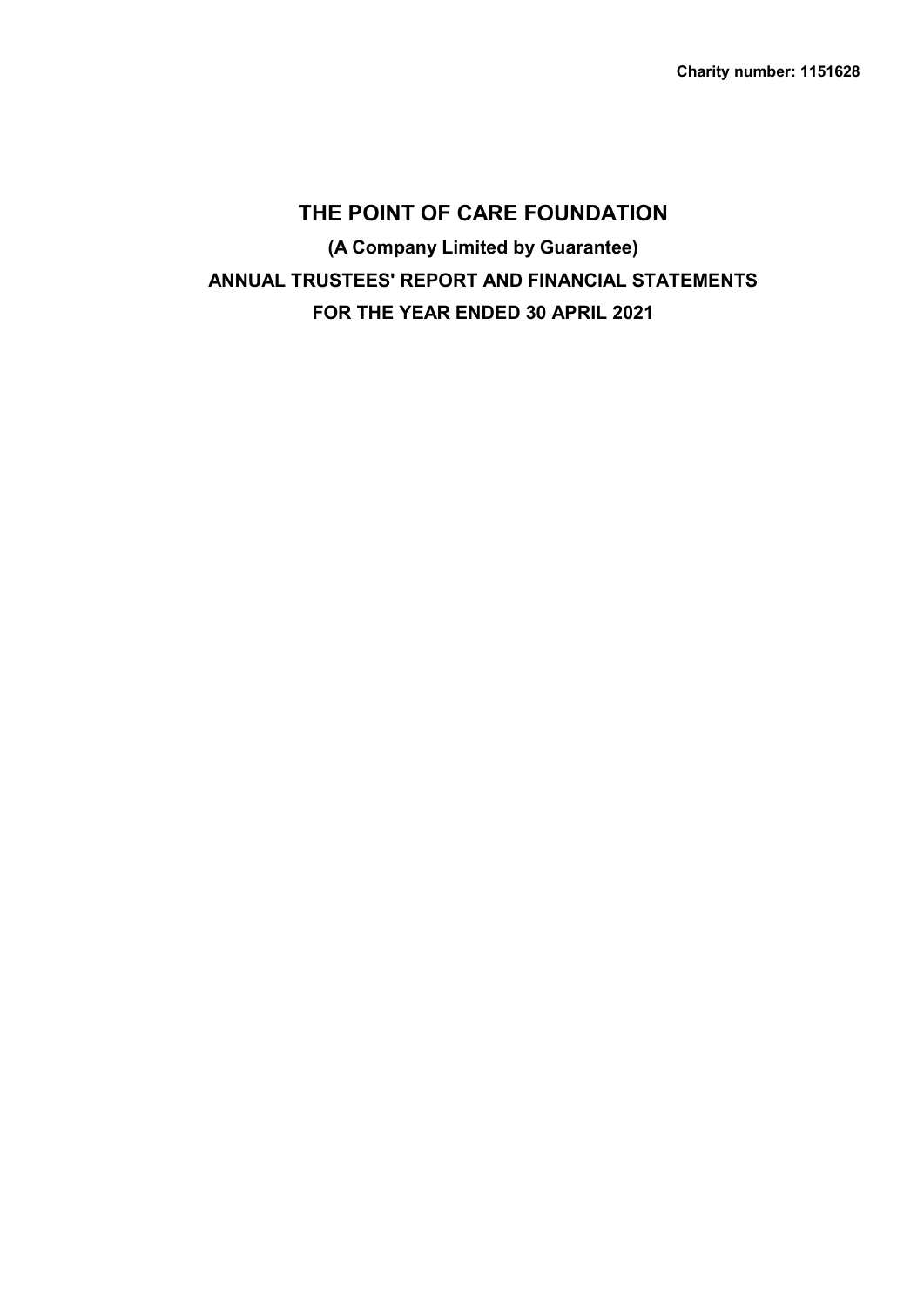**(A Company Limited by Guarantee)**

# **CONTENTS**

|                                                                                   | Page     |
|-----------------------------------------------------------------------------------|----------|
| Reference and administrative details of the Foundation, its Trustees and advisers | 1        |
| <b>Trustees' report</b>                                                           | $2 - 7$  |
| Trustees' responsibilities statement                                              | 8        |
| Independent auditors' report on the financial statements                          | $9 - 12$ |
| <b>Statement of financial activities</b>                                          | 13       |
| <b>Balance sheet</b>                                                              | 14       |
| <b>Statement of cash flows</b>                                                    | 15       |
| Notes to the financial statements                                                 | 16 - 30  |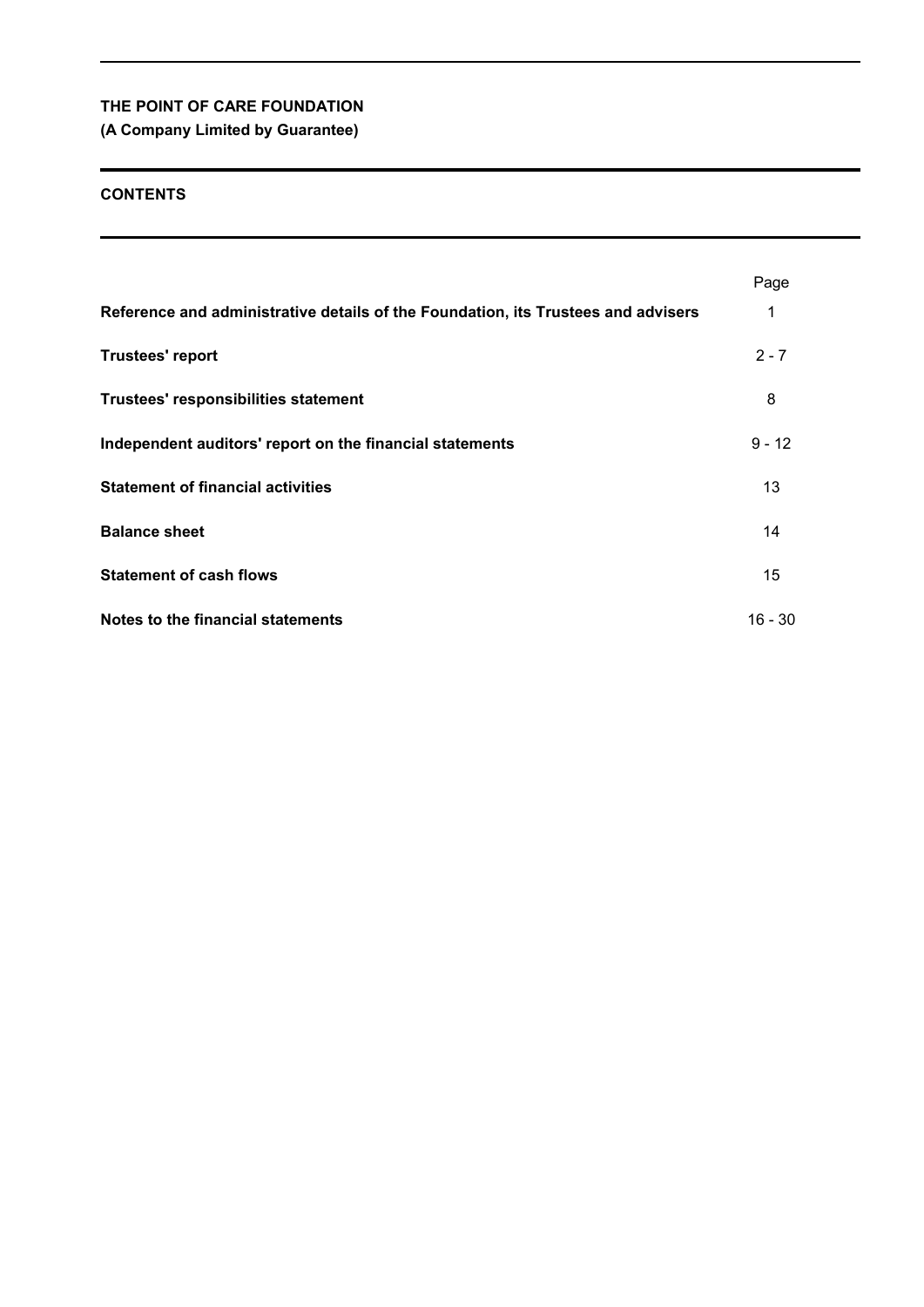# **(A Company Limited by Guarantee)**

### **REFERENCE AND ADMINISTRATIVE DETAILS OF THE FOUNDATION, ITS TRUSTEES AND ADVISERS FOR THE YEAR ENDED 30 APRIL 2021**

| <b>Trustees</b>                     | <b>Richard Smith CBE</b><br>Dr Sean Elyan<br>Sir Robert Francis QC<br><b>Ceinwen Giles</b><br>Hardev Virdee (resigned 11 March 2021)<br>Donna Green<br>Joe Gannon<br>Nikki Marsh (resigned 11 March 2021)<br>Peter Homa (resigned 10 June 2021)<br>Charlotte Brown (appointed 1 April 2021)<br>Dr Hesham Abdalla (appointed 1 April 2021)<br>Caroline Owusu-Bennoah (appointed 1 April 2021) |
|-------------------------------------|----------------------------------------------------------------------------------------------------------------------------------------------------------------------------------------------------------------------------------------------------------------------------------------------------------------------------------------------------------------------------------------------|
| <b>Charity registered</b><br>number | 1151628                                                                                                                                                                                                                                                                                                                                                                                      |
| <b>Registered office</b>            | The Foundry<br>17 Oval Way<br>London<br><b>SE11 5RR</b>                                                                                                                                                                                                                                                                                                                                      |
| <b>Independent auditors</b>         | <b>Blick Rothenberg Audit LLP</b><br><b>Chartered Accountants</b><br><b>Statutory Auditor</b><br>16 Great Queen Street<br><b>Covent Garden</b><br>London<br>WC2B 5AH                                                                                                                                                                                                                         |
| <b>Bankers</b>                      | The Co-operative Bank Plc<br><b>PO Box 101</b><br>1 Balloon Street<br>Manchester<br>M60 4EP                                                                                                                                                                                                                                                                                                  |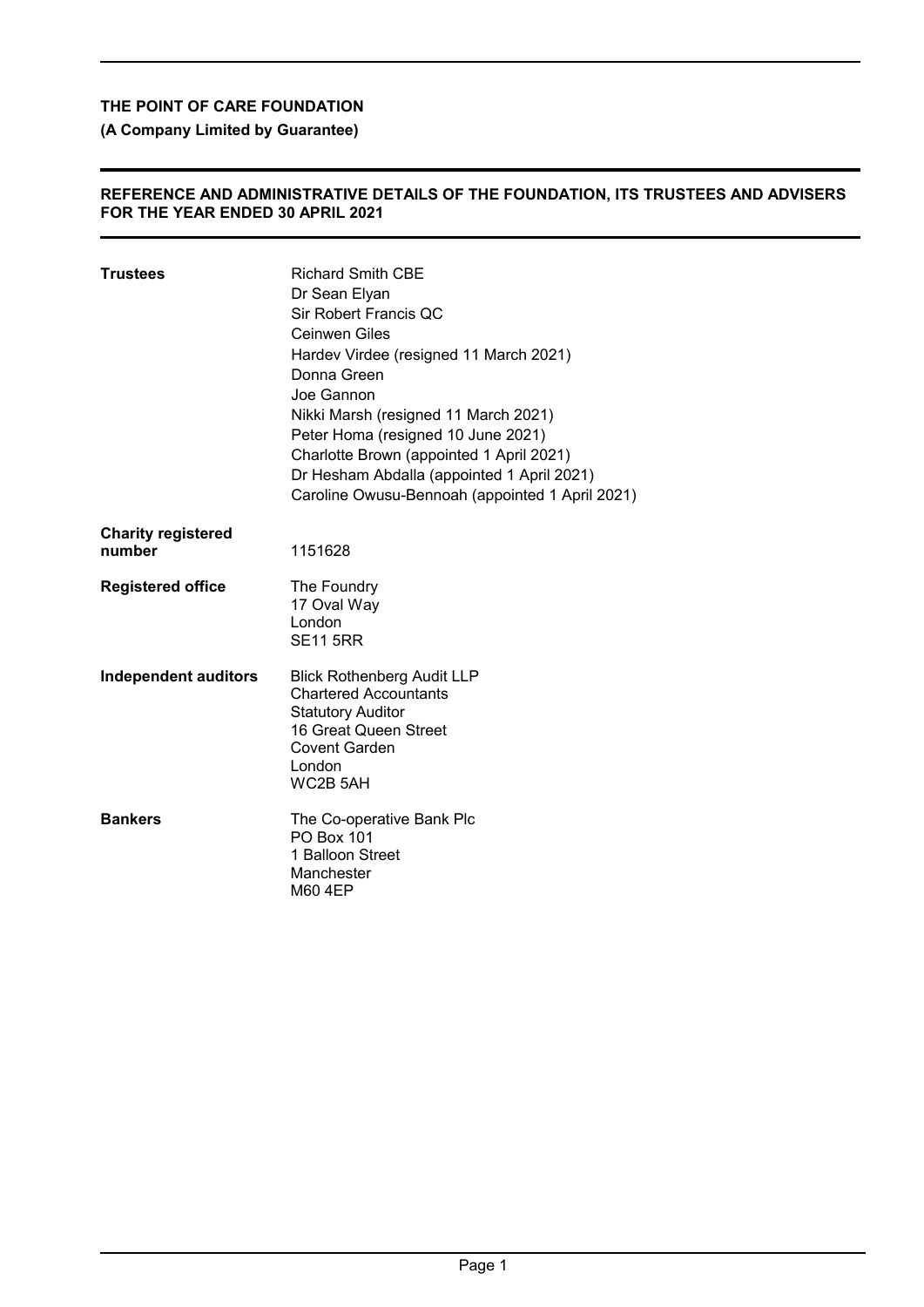**(A Company Limited by Guarantee)**

### **TRUSTEES' REPORT FOR THE YEAR ENDED 30 APRIL 2021**

The Trustees present their report and financial statements for the year1 May 2020 to 30 April 2021.

The financial statements have been prepared in accordance with the accounting policies set out in note 1 to the financial statements and comply with the Foundation's governing document, the Charities Act 2011 and "Accounting and Reporting by Charities: Statement of Recommended Practice applicable to charities preparing their accounts in accordance with the Financial Reporting Standard applicable in the UK and Republic of Ireland (FRS 102)".

### **Objectives and activities**

#### **a. Policies and objectives**

The Board of Trustees have reviewed the organisation's strategy as part of a planned three-year cycle. The new strategy is intended to cover the three years from 1 May 2021 to 30 April 2024 but will be assessed on an annual basis to ensure it remains relevant to the environment in which the Foundation is working. The review concluded that the philosophy and direction of the Foundation should remain broadly the same and that the mission has never been more important as we emerge from the COVID-19 pandemic, with greater need for attention to be paid to the wellbeing of health and social care staff, and to listen to the voices of patients and communities as services are re-established.

"Our vision is a health and care system in which patients and staff feel valued and respected"

The mission statement has been amended and agreed as:

The mission of the Point of Care Foundation is to humanise health and social care through strengthening relationships among staff and among staff, patients, and communities.

Our strategy is to reach more people in the health and social care system in the UK through increasing the spread and impact of patient experience programmes (such as Experience Based Co-Design) and staff experience programmes (such as Schwartz Rounds and Team Time). We will achieve this through working more at the system level, encouraging health and care systems to use all the services that we have to offer; developing new products and services; and stimulating thinking and debate on humanising health and social care.

The strategic goals have been re-written for 2021/24:

- 1. Work with systems to change the culture of care, using patient and staff narratives to make the experience of care more human.
- 2. Empower more patients and staff to collaborate and make change together in pursuit of a more human health and care system.
- 3. Train and support health and care organisations and the staff within them to be more responsive to patients and better able to work collaboratively with them in direct care, service planning, governance and improvement.
- 4. Amplify patients', service users' and staff voices and challenge organisations to be more responsive to staff and patients.
- 5. Ensure more staff access forums and other mechanisms for reflective practice to create a more compassionate environment.
- 6. Develop the business model for the charity that allows it to sustain and build on the achievements to date, expand our work programmes and to produce more benefit for more patients and more staff.

The trustees have paid due regard to guidance issued by the Charity Commission in deciding what activities the Foundation should undertake.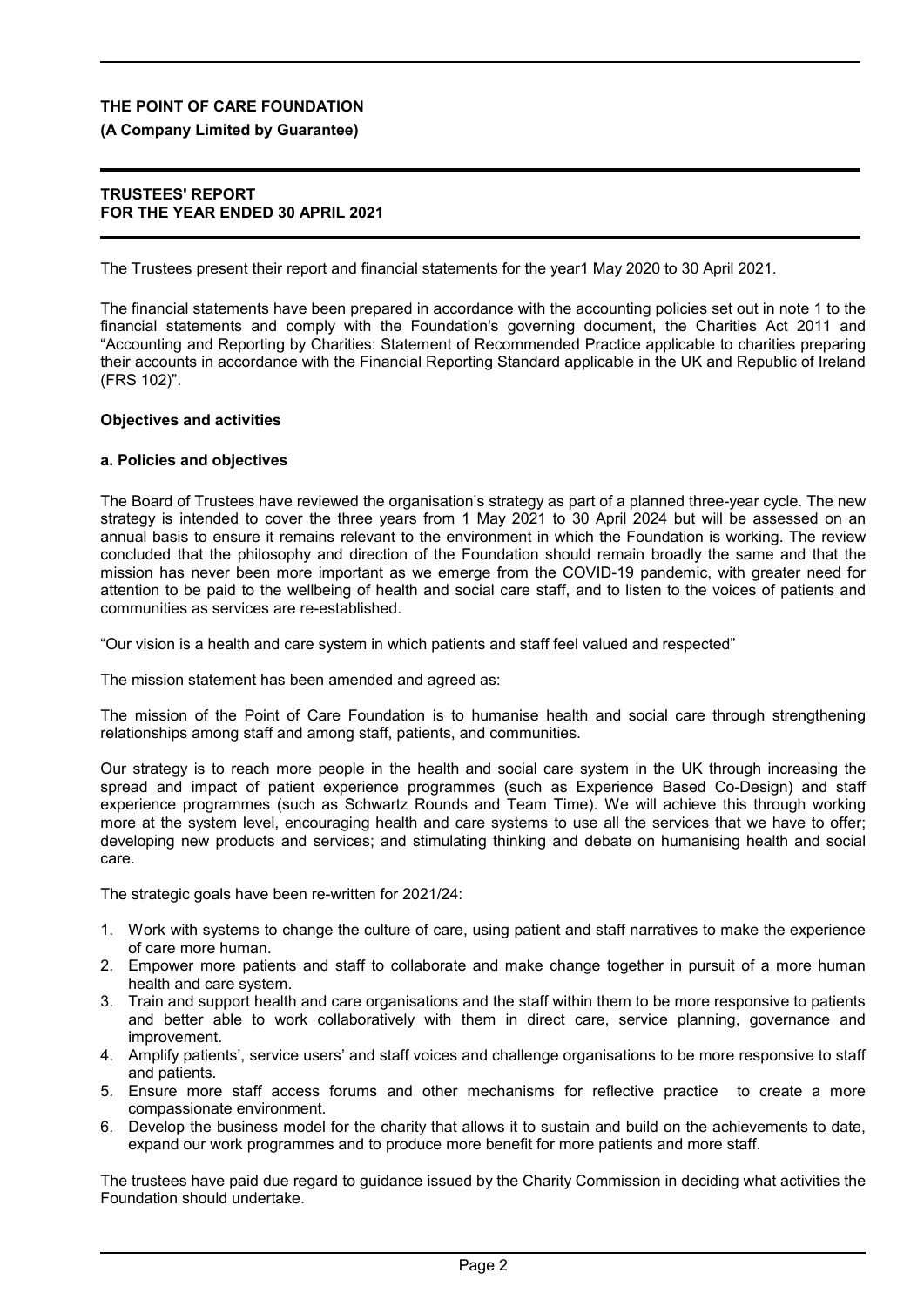**(A Company Limited by Guarantee)**

#### **TRUSTEES' REPORT (CONTINUED) FOR THE YEAR ENDED 30 APRIL 2021**

### **Objectives and activities (continued)**

#### **Objectives for the public benefit**

The Point of Care Foundation is an independent charity, whose charitable objectives, as set out in its constitution, are:

- The advancement of education of the public, in particular those working in health and social care, in methods and skills to improve patients' and service users' care experience and
- To promote research for the public benefit in all areas of that subject and
- To publish the useful results of such research with the object of improving health and social care outcomes for patients, service users and their families and carers.

In the Achievements and Performance section below, we outline how we meet those objectives through training and support, information sharing and research.

In setting objectives and planning for activities, the Trustees have given due consideration to general guidance published by the Charity Commission relating to public benefit, including the guidance 'Public benefit: running a charity (PB2)'.

#### **Achievements and performance**

### **a. Main achievements of the Foundation**

In the year ended 30 April 2021 the Foundation furthered its central aim with rapid changes to the way it delivered its various programmes to clients in all sectors as a result of the COVID-19 pandemic.

1. Thought Leadership

The last year has been dominated by the impact of the pandemic on health and social care and as a consequence a number of the blogs published on the Foundation's website were concerned with the importance of storytelling for both patients and all staff from students to leaders. Other pieces provided timely reminders that the patient voice would be needed to be loud and clear as services started to return to something like their pre-pandemic state. This latter strand of thought culminated in an open letter to Sir Simon Stevens, the Chief Executive of NHS England in July 2020 making the case for ensuring that patients and staff would be at the heart of health and care services as they restart.

The departure of the Foundation's founder and Chief Executive was the subject of a piece celebrating her achievements and a separate blog by Jocelyn Cornwell herself on the fifteen years she devoted to the Foundation and its mission to humanise healthcare. Jocelyn's own mission to humanise healthcare which led her to set up the original Point of Care programme at the King's Fund and then the Foundation as a separate charity, is ever more relevant as the NHS and the social care systems in the UK seek to renew themselves as the pandemic and its effects on both begin to recede.

As this financial year ended the Foundation produced and has now published its first series of six podcasts titled The Humanising Healthcare podcast. They can be found by subscribing to Apple or Google podcasts or Spotify.

During the year the Foundation also published an Impact Report for the nineteen-month period ended 31 December 2020 – this can be found on the Foundation's website.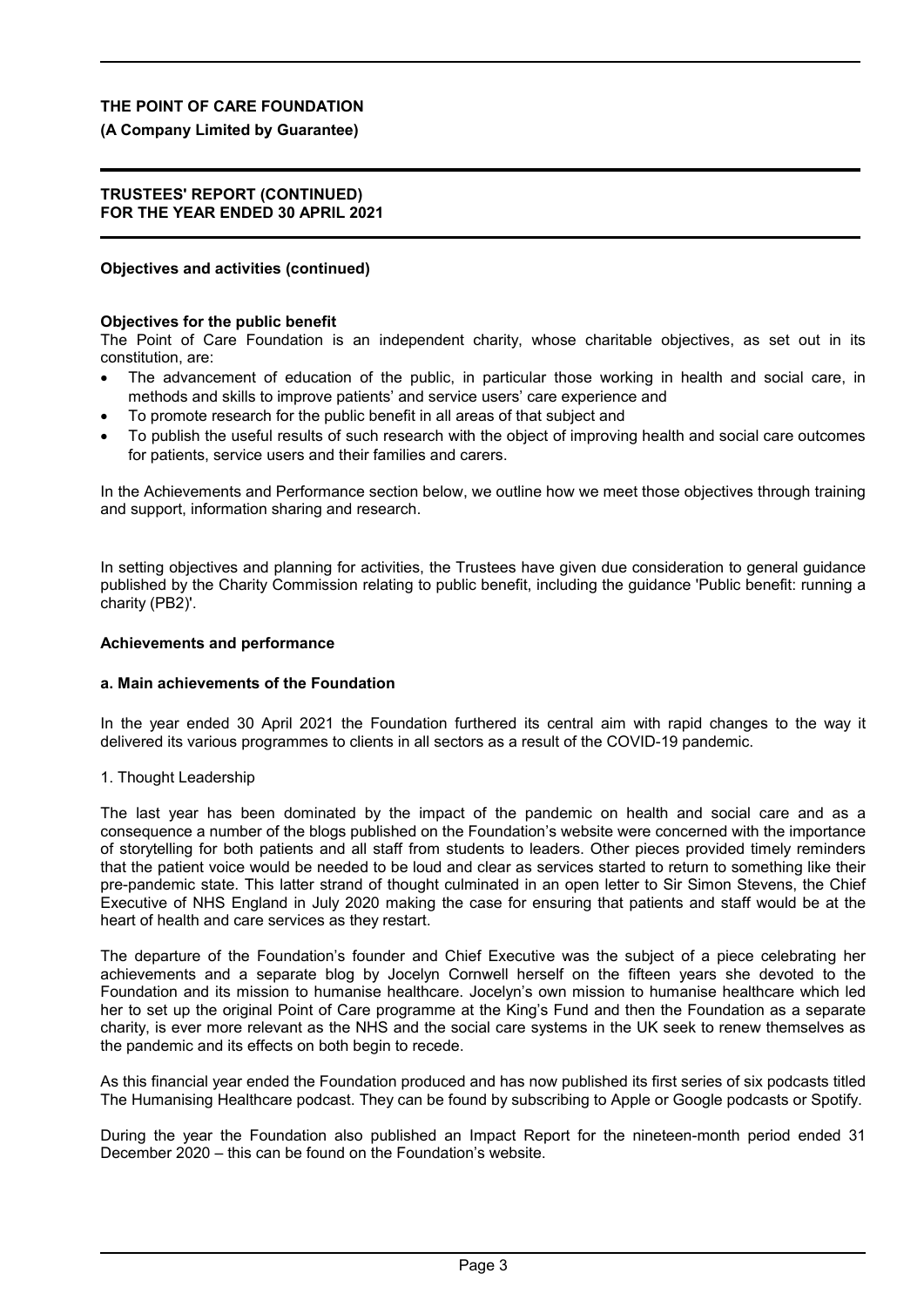**(A Company Limited by Guarantee)**

### **TRUSTEES' REPORT (CONTINUED) FOR THE YEAR ENDED 30 APRIL 2021**

### **Achievements and performance (continued)**

2. Strengthen leadership for humanity in care

The delivery of our Institute of Leadership and Management accredited Foundations in Patient Experience programme was moved online as a response to the pandemic and the social distancing requirements. In the previous year, the bookings for this programme were disappointing but since taking the programme online there has been delivery to two substantial cohorts. This experience leads us to conclude that online delivery may well become a more permanent feature of our work.

Our focus for the Foundations programme in the next three-year period will be to promote this work with the newly established Integrated Care Systems in the NHS in England to help make patient experience at the centre of the way each system develops as a whole and by the 'Places' that make them up. We are also targeting this work with the health boards that comprise the NHS in Scotland and Wales and the health and social care boards in Northern Ireland.

#### 3. Empower more patients and more staff to lead bottom up change

Commissions to deliver the Foundation's quality improvement programme known as the Sweeney programme were subject to periodic pauses in work as a result of COVID-19 lockdowns. These commissions included smaller projects with THIS Institute, the University of Oxford and King's College London as well as more substantial pieces of work with Frimley integrated care system and Alder Hey children's hospital.

During the year we developed and started to deliver our experience based co-design ("EBCD") programme online and as with the Foundations programme we found there was a steady demand for this with four cohorts delivered between October 2020 and the end of the financial year. Our EBCD work with the Vermont Oxford Network in the US has continued into a fourth year.

Another key area of focus in this year has been the launch of our diversity and inclusion project. We have been looking at how inclusive we are in the services we offer, and how we might improve. This work has included analysing national statistics on the organisations we work with, devising a corporate statement of intent regarding inclusion, and initiating diversity and inclusion monitoring in the Schwartz programme. We have also been running workshops on this topic at the Schwartz community events, seeking practical actions we can take to ensure we are as inclusive as possible.

### 4. Help more staff access forums for reflective practice

During the year ended 30 April 2021 thirty-six new sites signed up to run Schwartz Rounds ("Rounds"") which was an increase on the previous year. The Foundation has successfully supported a second stage of a pilot of the Rounds in Children's Social Care and at the time of writing are awaiting the final report of the evaluation that has been carried out; early indications are that the Rounds provide support to social care staff in the same way as they do health care staff.

As reported in the previous year's annual report, the pandemic led us to the development of an online intervention based on the principles of Schwartz Rounds which is called Team Time. We were successful in helping existing Schwartz Rounds sites to implement this new intervention and received continuing feedback that it has been a very welcome source of support for healthcare staff. During this financial year we undertook a project funded by NHS England and Improvement to promote Team Time to trusts in England that had not previously run Schwartz Rounds. We have worked with twenty-three trusts to implement Team Time and a number of these are now looking to take on Schwartz Rounds to support their staff.

We have continued to run our events for the Schwartz Rounds community online and these have been very popular; we ran eight in the autumn of 2020 and five in spring 2021.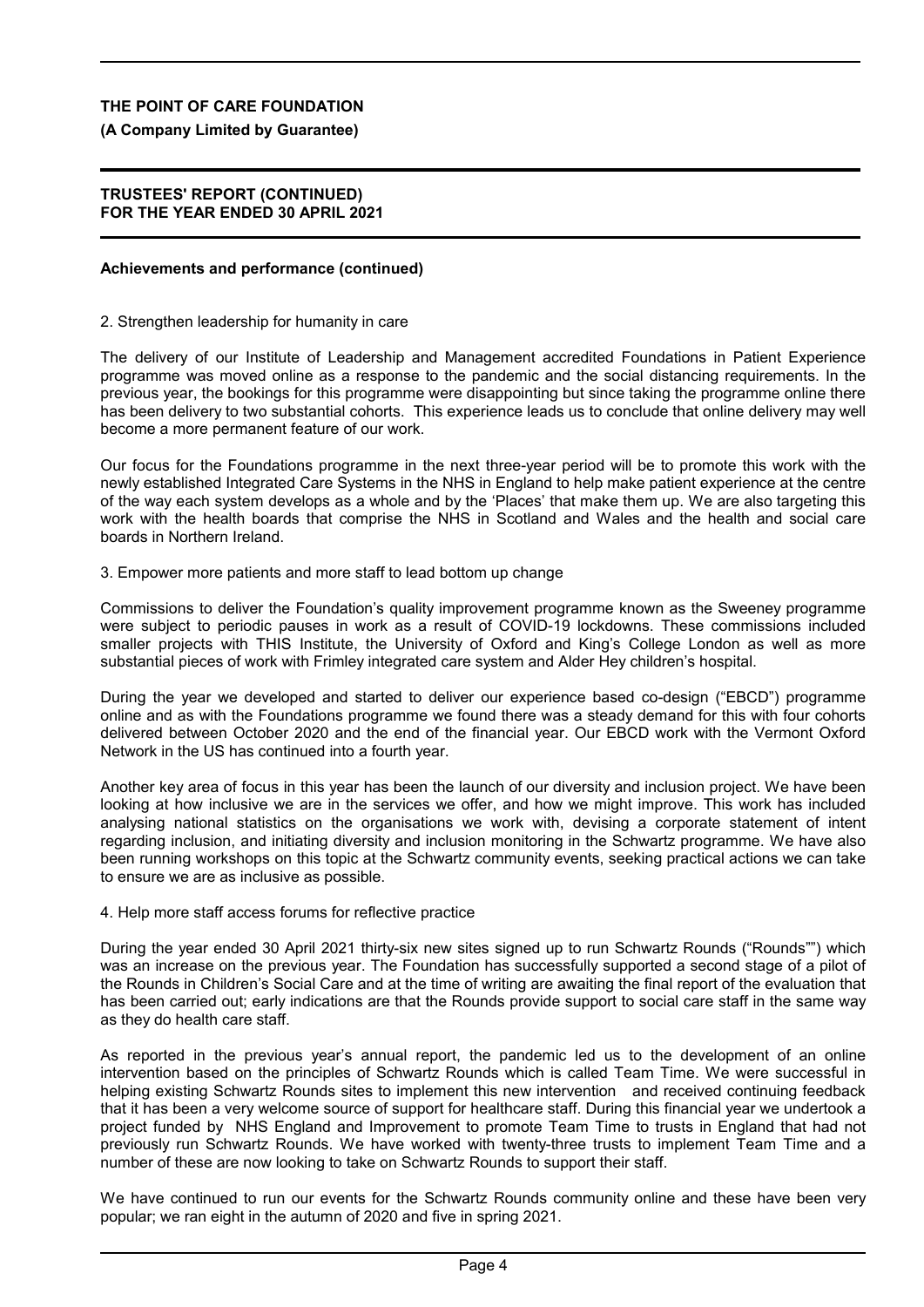**(A Company Limited by Guarantee)**

### **TRUSTEES' REPORT (CONTINUED) FOR THE YEAR ENDED 30 APRIL 2021**

### **Achievements and performance (continued)**

### **Financial review**

### **a. Introduction**

The Foundation's financial performance in the financial year ended 30 April 2021 was an improvement on the previous year despite the pandemic.

Income increased by 5% to £697,863 (2020: £669,909) with the success of our online delivery. Conscious of the need to ensure our financial sustainability, the total resources expended were reduced by 22% to £517,991 (2020: £661,912). The Foundation had a surplus of income over expenditure of £179,872 (2020: £7,997). This is a welcome boost to our reserves, providing a platform from which to consider modest growth in the next twelve months.

At 30 April 2021, the balance sheet showed net assets of £278,763 (2020: £98,891) with no restricted funds (2020: £Nil) The bank balance at the balance sheet date was £878,762 (2020: £429,330) although it should be noted that £744,514 (2020: £449,361) of this comprised income deferred into subsequent years since it related to services contracted but not yet delivered as at 30 April 2021.

### **Going concern**

After making appropriate enquiries, the Trustees have a reasonable expectation that the Foundation has adequate resources to continue in operational existence for the foreseeable future. For this reason, they continue to adopt the going concern basis in preparing the financial statements. Further details regarding the adoption of the going concern basis can be found in the accounting policies.

### **b. Reserves policy**

The Trustees continue to adopt a reserves policy to reflect the state of development of the charity, financial commitments made to date, and the risk associated with the continuation of income generation going forward. The Trustees have established an unrestricted reserves policy with a reserves level set at a minimum of £85,000. This level would allow the Trustees to cover the costs of closure, should revenues not continue. The Board will continue to review the level of reserves on an ongoing basis, in line with the charity's commitments and key risks.

### **c. Risk management**

The Point of Care Foundation maintains a risk register and regularly reviews and evaluates risk and identifies appropriate preventative activities to minimise risk to the organisation. Trustees are confident that risks have been identified and appropriate risk management measures are in place. However, risks are kept under continual review and regular risk evaluation exercises are undertaken with Trustees.

### **Structure, governance and management**

### **a. Constitution**

The Point of Care Foundation is a Charitiable Incorporated Organisation registered at the Charity Commission in England and Wales with charity number 1151628. It was established by a constitution on 12 April 2013. Its principal address is The Foundry, 17 Oval Way, London, SE11 5RR.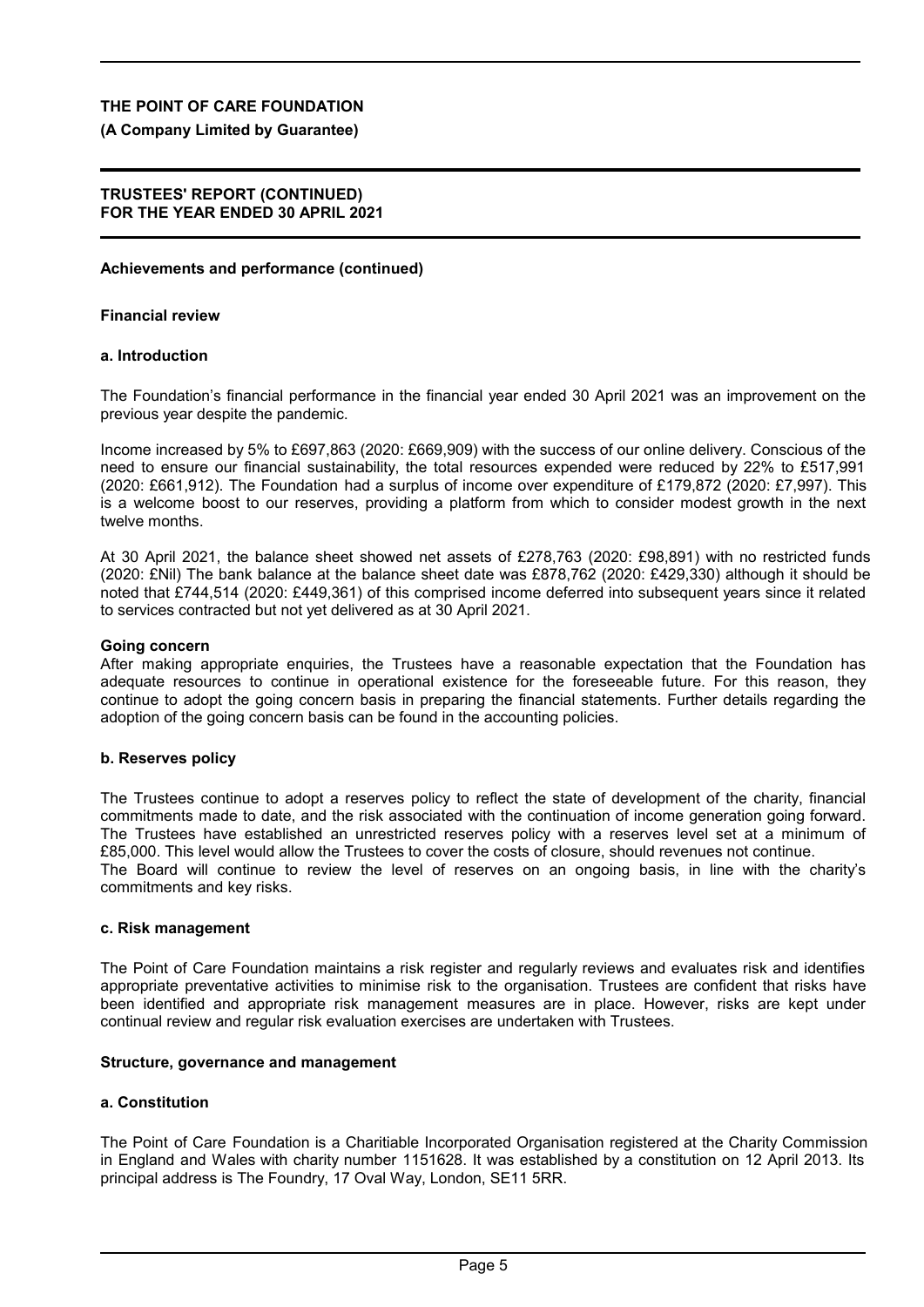### **(A Company Limited by Guarantee)**

### **TRUSTEES' REPORT (CONTINUED) FOR THE YEAR ENDED 30 APRIL 2021**

### **Structure, governance and management (continued)**

### **b. Trustees**

The Trustees who served during the year and up to the date of signature of the financial statements were:

 (Resigned 11 March 2021) (Resigned 11 March 2021) (Resigned 10 June 2021) (Appointed 1 April 2021) Richard Smith CBE Dr Sean Elyan Sir Robert Francis QC Ceinwen Giles Hardev Virdee Donna Green Joe Gannon Nikki Marsh Peter Homa Charlotte Brown Dr Hesham Abdalla (Appointed 1 April 2021) Caroline Owusu-Bennoah (Appointed 1 April 2021)

The appointment of the new Trustees was approved by the board on 11 March 2021.

### **c. Organisational structure and decision-making policies**

The governance of the charity is the responsibility of the Board of Trustees, which takes decisions on the strategic leadership of the organisation by democratic majority vote at its general meetings, which take place quarterly. The September board meeting is an all-day meeting for all trustees and staff on the five year strategy. The elected Trustees serve a three year term.

### **d. Policies adopted for the induction and training of Trustees**

As part of their induction, all new Trustees are offered formal induction meetings with the Chairman and the Chief Executive. They also receive a pack of papers on the work of the charity containing recent board papers and Charity Commission guidance on Trustee responsibilities.

### **e. Related party relationships**

There are no related parties to the way in which the Foundation carries out its business and objectives apart from that detailed in note 21.

### **Plans for future periods**

The Foundation has a business plan for 2020/21 that contains the agreed strategies and actions required to deliver its strategic objectives set out above. Given the predicted continuation of the current poor financial environment this plan has been drawn up to develop the Foundation's enterprise capability. In essence this will require it to sustain itself on the basis of selling its products and services and becoming less reliant on grant income. Development work is being undertaken on the pricing and promotion of products and services offered by the Foundation together with associated supporting systems and processes.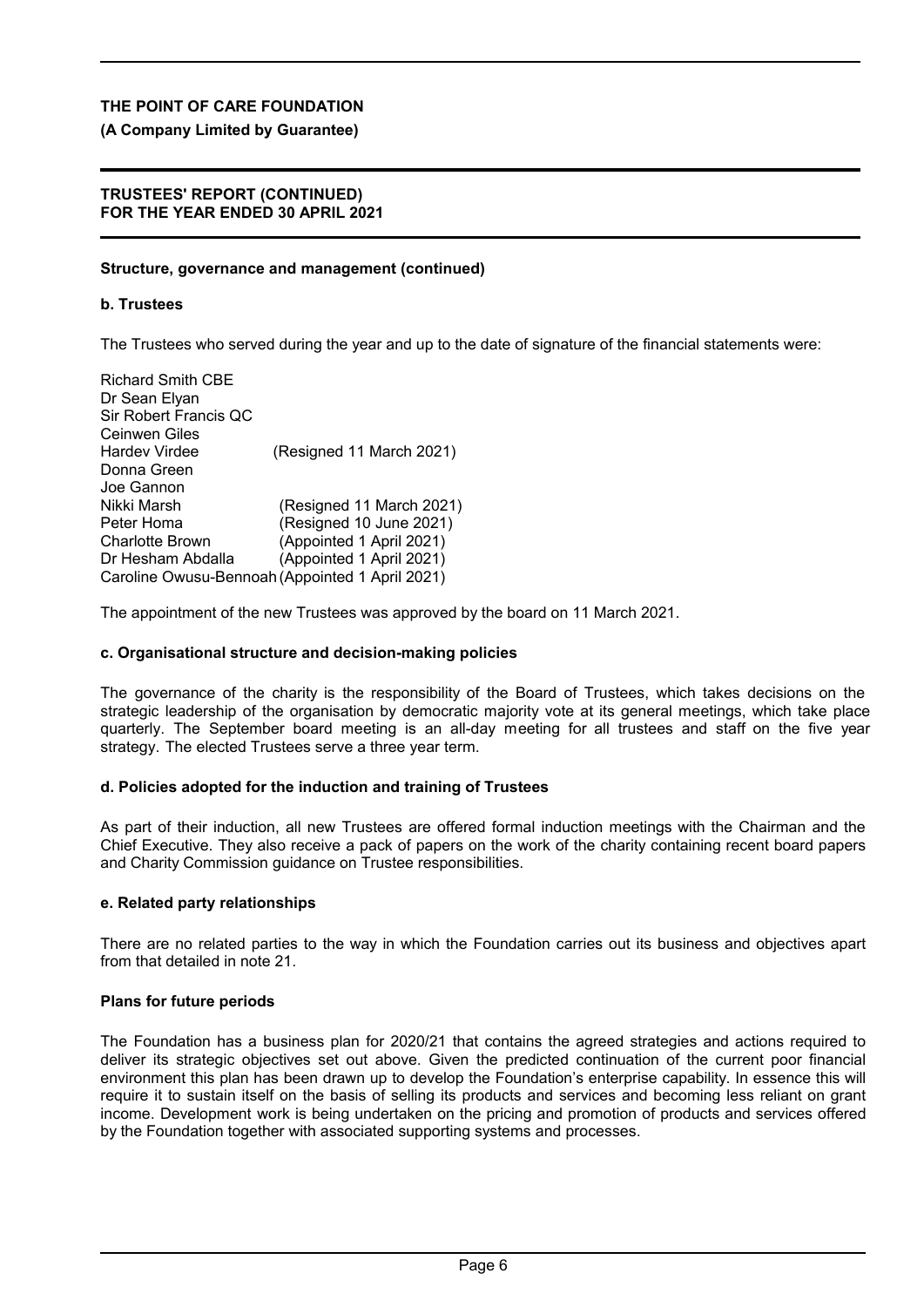### **(A Company Limited by Guarantee)**

#### **TRUSTEES' REPORT (CONTINUED) FOR THE YEAR ENDED 30 APRIL 2021**

### **Disclosure of information to auditors**

Each of the persons who are Trustees at the time when this Trustees' Report is approved has confirmed that:

- so far as that Trustee is aware, there is no relevant audit information of which the charity's auditors are unaware, and
- that Trustee has taken all the steps that ought to have been taken as a Trustee in order to be aware of any relevant audit information and to establish that the charity's auditors are aware of that information.

### **Auditors**

The auditors, Blick Rothenberg Audit LLP, have indicated their willingness to continue in office. The designated Trustees will propose a motion reappointing the auditors at a meeting of the Trustees.

Approved by order of the members of the board of Trustees and signed on their behalf by:

**Richard Smith CBE** (Trustee)

Date: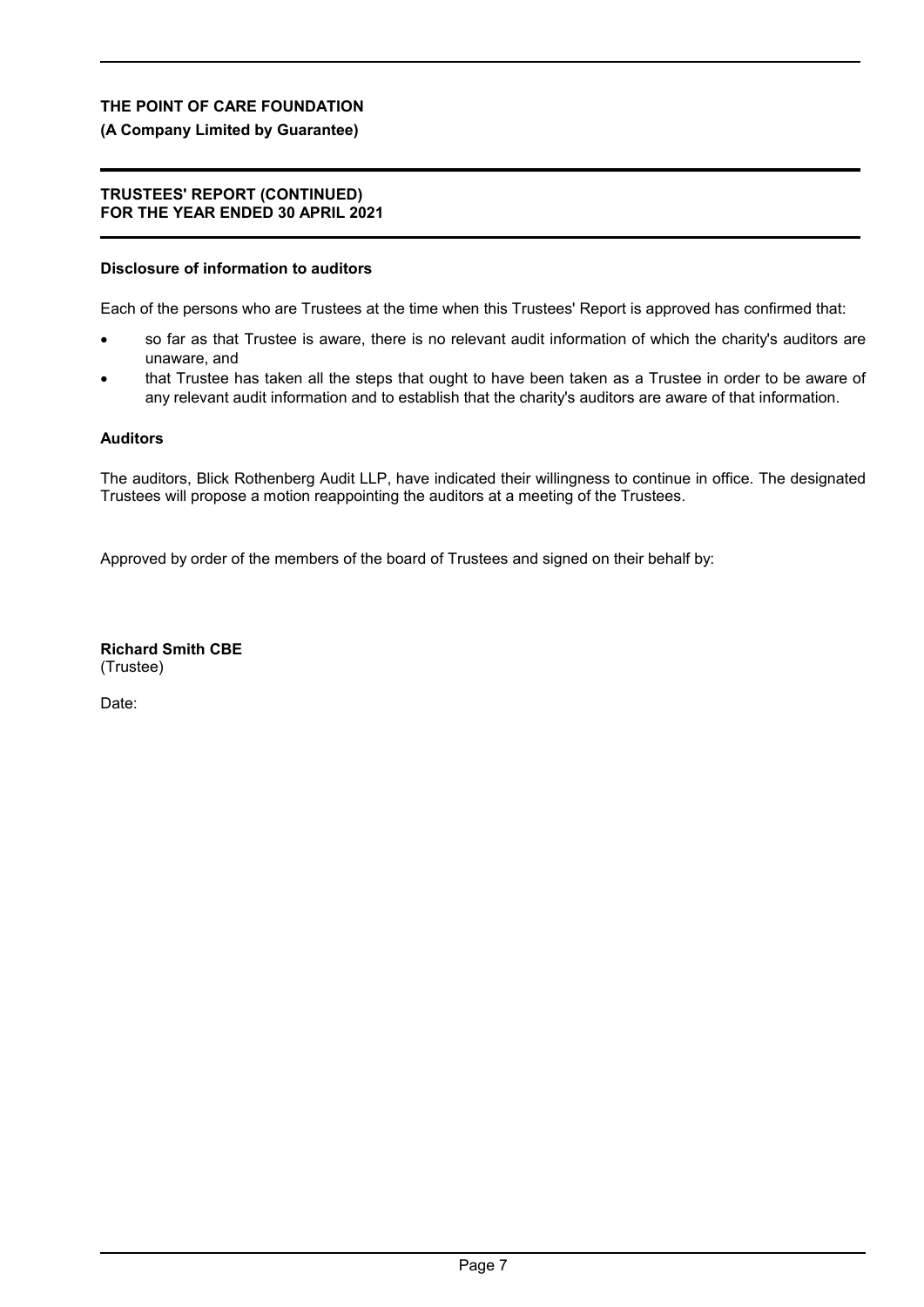### **(A Company Limited by Guarantee)**

### **STATEMENT OF TRUSTEES' RESPONSIBILITIES FOR THE YEAR ENDED 30 APRIL 2021**

The Trustees (who are also the directors of the Foundation for the purposes of company law) are responsible for preparing the Trustees' Report and the financial statements in accordance with applicable law and United Kingdom Accounting Standards (United Kingdom Generally Accepted Accounting Practice).

Company law requires the Trustees to prepare financial statements for each financial year. Under company law, the Trustees must not approve the financial statements unless they are satisfied that they give a true and fair view of the state of affairs of the Foundation and of its incoming resources and application of resources, including its income and expenditure, for that period. In preparing these financial statements, the Trustees are required to:

- select suitable accounting policies and then apply them consistently;
- observe the methods and principles of the Charities SORP (FRS 102);
- make judgments and accounting estimates that are reasonable and prudent;
- state whether applicable UK Accounting Standards (FRS 102) have been followed, subject to any material departures disclosed and explained in the financial statements;
- prepare the financial statements on the going concern basis unless it is inappropriate to presume that the Foundation will continue in business.

The Trustees are responsible for keeping adequate accounting records that are sufficient to show and explain the Foundation's transactions and disclose with reasonable accuracy at any time the financial position of the Foundation and enable them to ensure that the financial statements comply with the Companies Act 2006. They are also responsible for safeguarding the assets of the Foundation and hence for taking reasonable steps for the prevention and detection of fraud and other irregularities.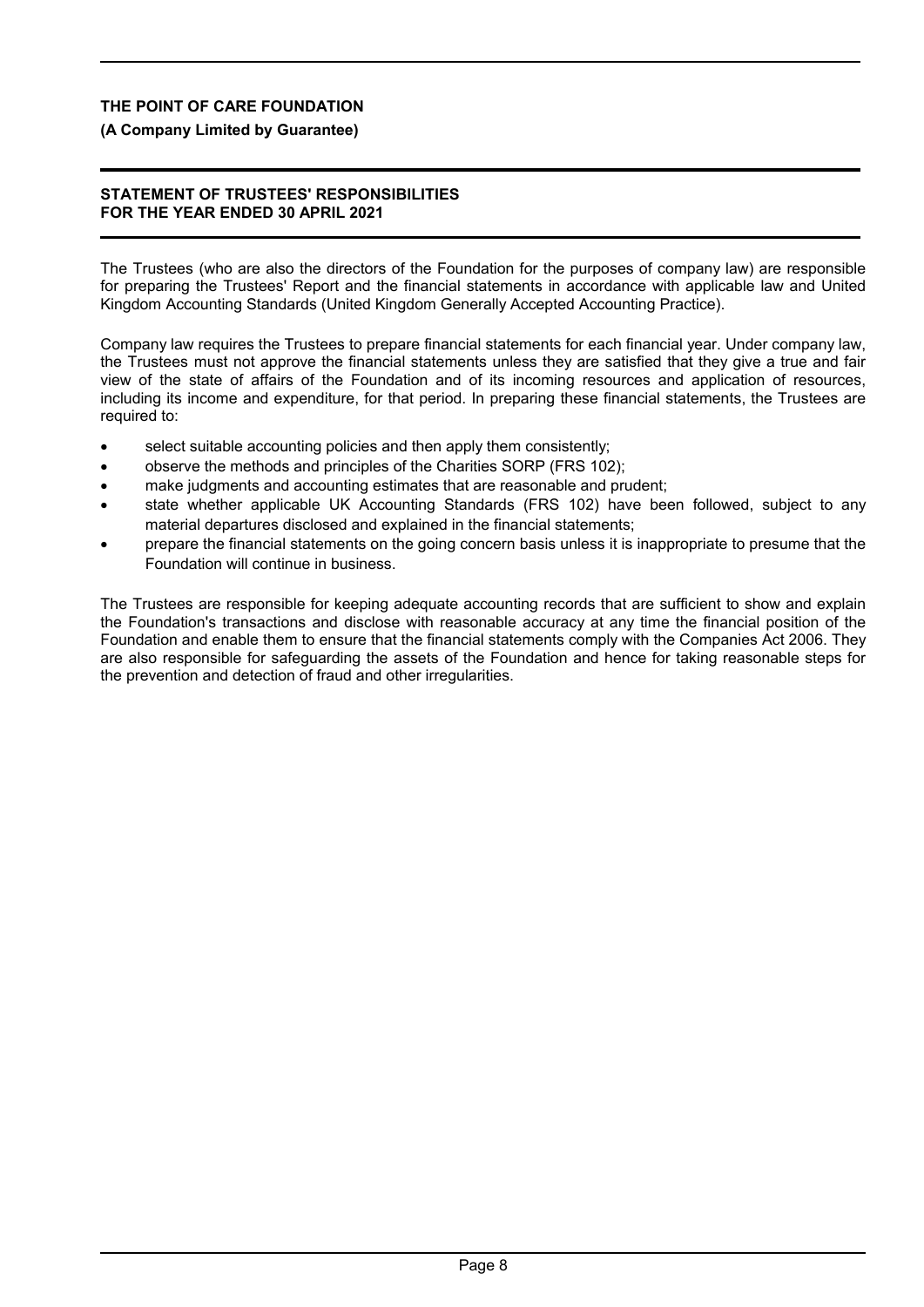### **(A Company Limited by Guarantee)**

### **INDEPENDENT AUDITORS' REPORT TO THE MEMBERS OF THE POINT OF CARE FOUNDATION**

### **Opinion**

We have audited the financial statements of The Point of Care Foundation (the 'Foundation') for the year ended 30 April 2021 which comprise the statement of financial activities, the balance sheet, the statement of cash flows and the related notes, including a summary of significant accounting policies. The financial reporting framework that has been applied in their preparation is applicable law and United Kingdom Accounting Standards, including Financial Reporting Standard 102 'The Financial Reporting Standard applicable in the UK and Republic of Ireland' (United Kingdom Generally Accepted Accounting Practice).

In our opinion the financial statements:

- give a true and fair view of the state of the Foundation's affairs as at 30 April 2021 and of its incoming resources and application of resources, including its income and expenditure for the year then ended;
- have been properly prepared in accordance with United Kingdom Generally Accepted Accounting Practice; and
- have been prepared in accordance with the requirements of the Charities Act 2011.

### **Basis for opinion**

We conducted our audit in accordance with International Standards on Auditing (UK) (ISAs (UK)) and applicable law. Our responsibilities under those standards are further described in the auditors' responsibilities for the audit of the financial statements section of our report. We are independent of the Foundation in accordance with the ethical requirements that are relevant to our audit of the financial statements in the United Kingdom, including the Financial Reporting Council's Ethical Standard, and we have fulfilled our other ethical responsibilities in accordance with these requirements. We believe that the audit evidence we have obtained is sufficient and appropriate to provide a basis for our opinion.

### **Conclusions relating to going concern**

In auditing the financial statements, we have concluded that the Trustees' use of the going concern basis of accounting in the preparation of the financial statements is appropriate.

Based on the work we have performed, we have not identified any material uncertainties relating to events or conditions that, individually or collectively, may cast significant doubt on the charitable company's ability to continue as a going concern for a period of at least twelve months from when the financial statements are authorised for issue.

Our responsibilities and the responsibilities of the Trustees with respect to going concern are described in the relevant sections of this report.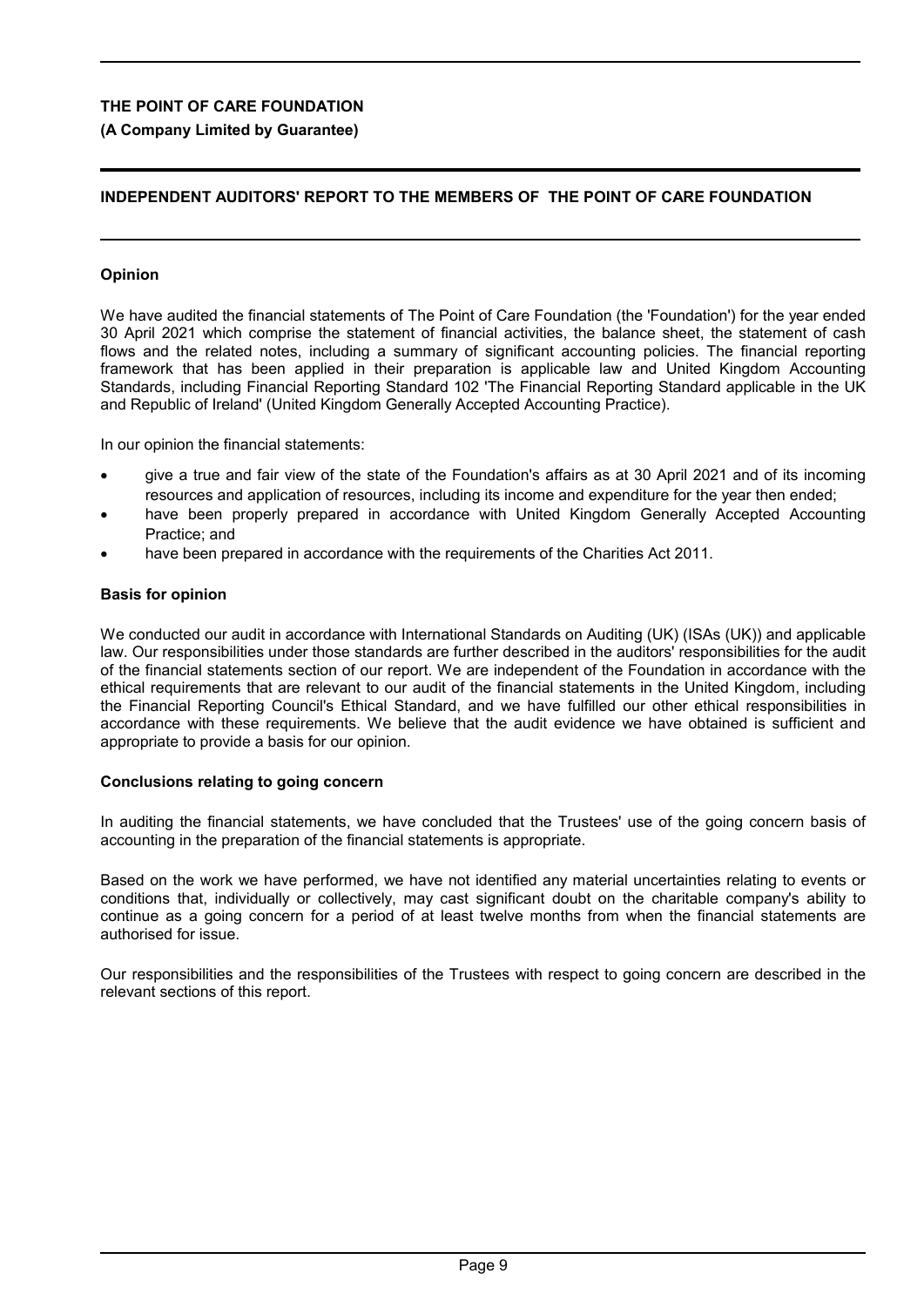### **(A Company Limited by Guarantee)**

### **INDEPENDENT AUDITORS' REPORT TO THE MEMBERS OF THE POINT OF CARE FOUNDATION (CONTINUED)**

### **Other information**

The Trustees are responsible for the other information. The other information comprises the information included in the Annual Report, other than the financial statements and our Auditors' Report thereon. Our opinion on the financial statements does not cover the other information and we do not express any form of assurance conclusion thereon.

In connection with our audit of the financial statements, our responsibility is to read the other information and, in doing so, consider whether the other information is materially inconsistent with the financial statements or our knowledge obtained in the audit or otherwise appears to be materially misstated. If we identify such material inconsistencies or apparent material misstatements, we are required to determine whether there is a material misstatement in the financial statements or a material misstatement of the other information. If, based on the work we have performed, we conclude that there is a material misstatement of this other information, we are required to report that fact.

We have nothing to report in this regard.

#### **Matters on which we are required to report by exception**

We have nothing to report in respect of the following matters where the Charities (Accounts and Reports) Regulations 2008 requires us to report to you if, in our opinion:

- the information given in the Trustees' Report is inconsistent in any material respect with the financial statements; or
- sufficient accounting records have not been kept; or
- the financial statements are not in agreement with the accounting records and returns; or
- we have not received all the information and explanations we require for our audit.

### **Responsibilities of trustees**

As explained more fully in the Trustees' Responsibilities Statement, the Trustees (who are also the directors of the charitable company for the purposes of company law) are responsible for the preparation of the financial statements and for being satisfied that they give a true and fair view, and for such internal control as the Trustees determine is necessary to enable the preparation of financial statements that are free from material misstatement, whether due to fraud or error.

In preparing the financial statements, the Trustees are responsible for assessing the Foundation's ability to continue as a going concern, disclosing, as applicable, matters related to going concern and using the going concern basis of accounting unless the Trustees either intend to liquidate the charitable company or to cease operations, or have no realistic alternative but to do so.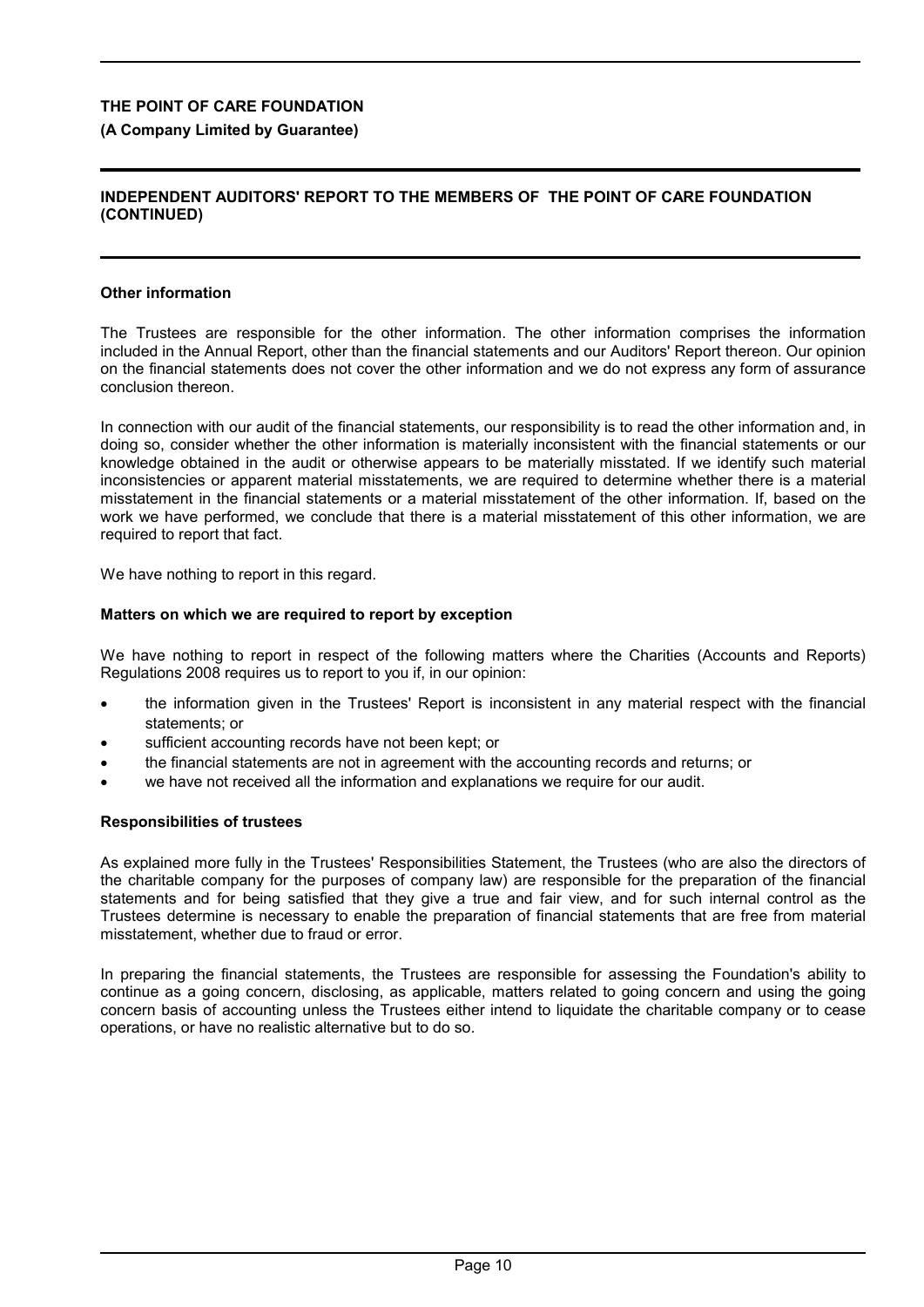### **(A Company Limited by Guarantee)**

### **INDEPENDENT AUDITORS' REPORT TO THE MEMBERS OF THE POINT OF CARE FOUNDATION (CONTINUED)**

### **Auditors' responsibilities for the audit of the financial statements**

We have been appointed as auditor under section 144 of the Charities Act 2011 and report in accordance with the Act and relevant regulations made or having effect thereunder.

Our objectives are to obtain reasonable assurance about whether the financial statements as a whole are free from material misstatement, whether due to fraud or error, and to issue an Auditors' Report that includes our opinion. Reasonable assurance is a high level of assurance, but is not a guarantee that an audit conducted in accordance with ISAs (UK) will always detect a material misstatement when it exists. Misstatements can arise from fraud or error and are considered material if, individually or in the aggregate, they could reasonably be expected to influence the economic decisions of users taken on the basis of these financial statements.

Irregularities, including fraud, are instances of non-compliance with laws and regulations. We design procedures in line with our responsibilities, outlined above, to detect material misstatements in respect of irregularities, including fraud. The extent to which our procedures are capable of detecting irregularities, including fraud is detailed below:

- the engagement partner ensured that the engagement team collectively had the appropriate competence, capabilities and skills to identify or recognise non-compliance with applicable laws and regulations;
- we identified the laws and regulations applicable to the charitable company through discussions with management, and from our commercial knowledge and experience of the charitable sector;
- we focused on specific laws and regulations which we considered may have a direct material effect on the financial statements or the operations of the charitable incorporation, including the Charities Act 2011, taxation legislation and data protection, anti-bribery, employment, environmental and health and safety legislation;
- we assessed the extent of compliance with the laws and regulations identified above through making enquiries of management and inspecting legal correspondence; and
- identified laws and regulations were communicated within the audit team regularly and the team remained alert to instances of non-compliance throughout the audit.

We assessed the susceptibility of the charitable company's financial statements to material misstatement, including obtaining an understanding of how fraud might occur, by:

- making enquiries of management as to where they considered there was susceptibility to fraud, their knowledge of actual, suspected and alleged fraud; and
- considering the internal controls in place to mitigate risks of fraud and non-compliance with laws and regulations.

To address the risk of fraud through management bias and override of controls, we:

- performed analytical procedures to identify any unusual or unexpected relationships;
- tested a sample of journal entries to identify unusual transactions; and
- investigated the rationale behind significant or unusual transactions.

In response to the risk of irregularities and non-compliance with laws and regulations, we designed procedures which included, but were not limited to:

- agreeing financial statement disclosures to underlying supporting documentation;
- reading the minutes of meetings of those charged with governance; and
- enquiring of management as to actual and potential litigation and claims.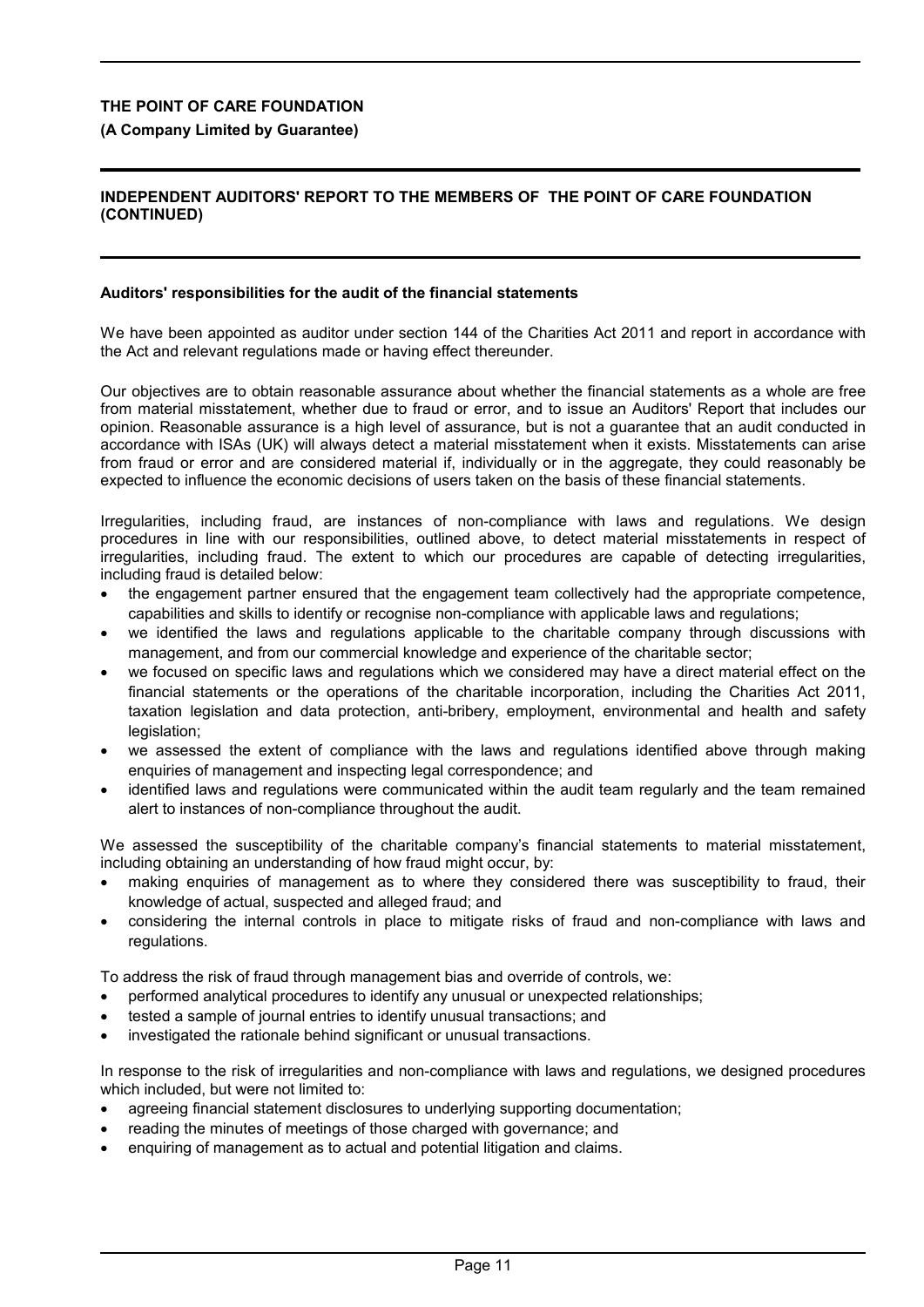### **(A Company Limited by Guarantee)**

### **INDEPENDENT AUDITORS' REPORT TO THE MEMBERS OF THE POINT OF CARE FOUNDATION (CONTINUED)**

#### **Auditors' responsibilities for the audit of the financial statements (continued)**

There are inherent limitations in our audit procedures described above. The more removed that laws and regulations are from financial transactions, the less likely it is that we would become aware of non-compliance. Auditing standards also limit the audit procedures required to identify non-compliance with laws and regulations to enquiry of the directors and other management and the inspection of regulatory and legal correspondence, if any.

Material misstatements that arise due to fraud can be harder to detect than those that arise from error as they may involve deliberate concealment or collusion.

A further description of our responsibilities for the audit of the financial statements is located on the Financial Reporting Council's website at: www.frc.org.uk/auditorsresponsibilities. This description forms part of our Auditors' Report.

#### **Use of our report**

This report is made solely to the trustees, as a body, in accordance with Part 4 of the Charities (Accounts and Reports) Regulations 2008. Our audit work has been undertaken so that we might state to the trustees those matters we are required to state to them in an Auditors' Report and for no other purpose. To the fullest extent permitted by law, we do not accept or assume responsibility to anyone other than the charity and the charity's trustees as a body, for our audit work, for this report, or for the opinions we have formed.

### **Christopher Shepherd FCA (senior statutory auditor)**

**for and on behalf of Blick Rothenberg Audit LLP** 

Chartered Accountants Statutory Auditor 16 Great Queen Street Covent Garden London WC2B 5AH

Date: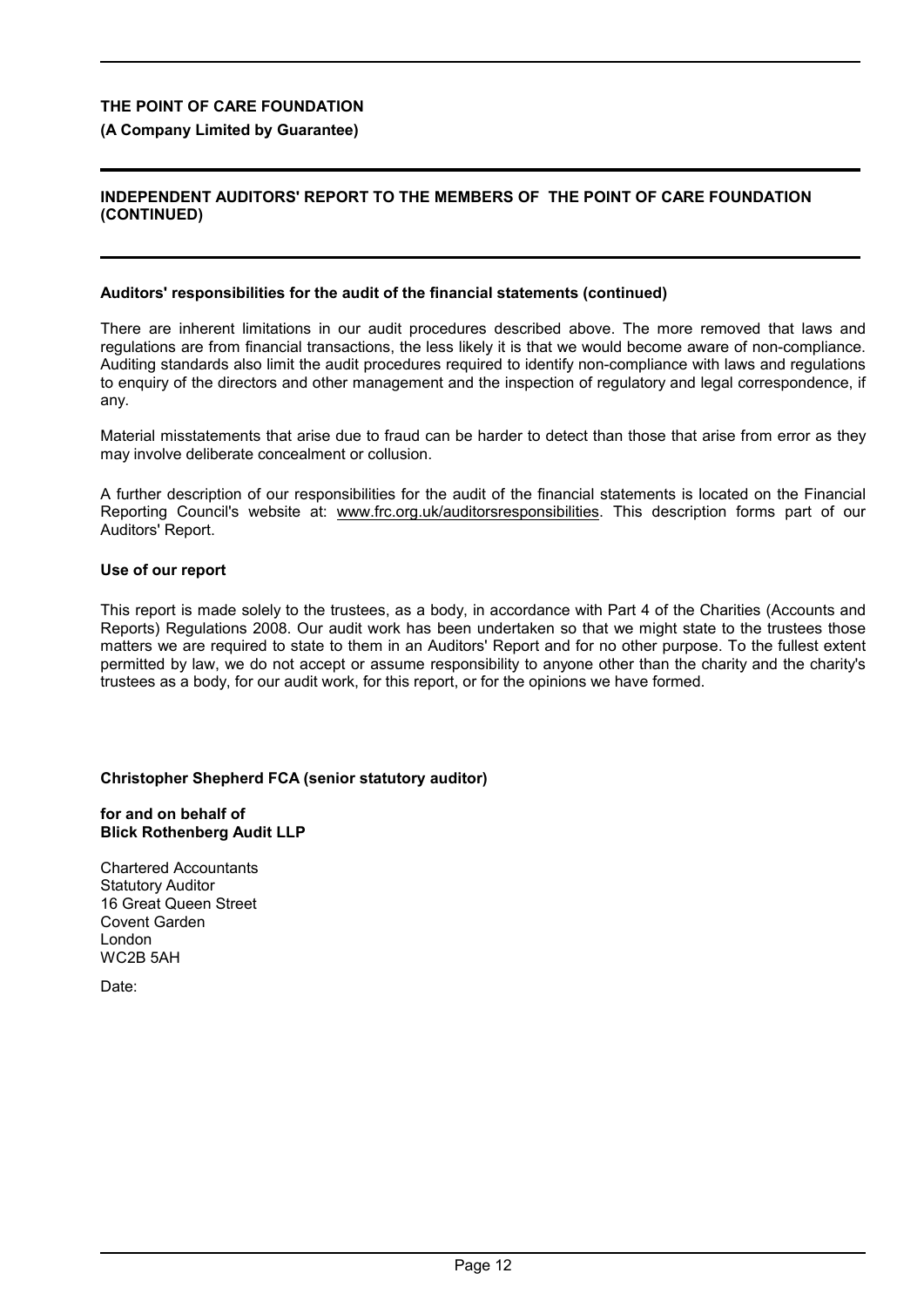# **(A Company Limited by Guarantee)**

### **STATEMENT OF FINANCIAL ACTIVITIES (INCORPORATING INCOME AND EXPENDITURE ACCOUNT) FOR THE YEAR ENDED 30 APRIL 2021**

|                                    |                | <b>Unrestricted</b><br>funds<br>2021 | <b>Restricted</b><br>funds<br>2021 | <b>Total</b><br>funds<br>2021 | Total<br>funds<br>2020 |
|------------------------------------|----------------|--------------------------------------|------------------------------------|-------------------------------|------------------------|
|                                    | <b>Note</b>    | £                                    | £                                  | £                             | £                      |
| Income from:                       |                |                                      |                                    |                               |                        |
| Donations and legacies             | 3              | 768                                  | 42,197                             | 42,965                        | 50,264                 |
| Charitable activities              | $\overline{4}$ | 654,898                              |                                    | 654,898                       | 619,645                |
| <b>Total income</b>                |                | 655,666                              | 42,197                             | 697,863                       | 669,909                |
| <b>Expenditure on:</b>             |                |                                      |                                    |                               |                        |
| Charitable activities              | 5              | 475,794                              | 42,197                             | 517,991                       | 661,912                |
| <b>Total expenditure</b>           |                | 475,794                              | 42,197                             | 517,991                       | 661,912                |
| Net movement in funds              |                | 179,872                              |                                    | 179,872                       | 7,997                  |
| <b>Reconciliation of funds:</b>    |                |                                      |                                    |                               |                        |
| Total funds brought forward        |                | 98,891                               |                                    | 98,891                        | 90,894                 |
| Net movement in funds              |                | 179,872                              |                                    | 179,872                       | 7,997                  |
| <b>Total funds carried forward</b> |                | 278,763                              |                                    | 278,763                       | 98,891                 |

The Statement of financial activities includes all gains and losses recognised in the year.

All income and expenditure derive from continuing activities.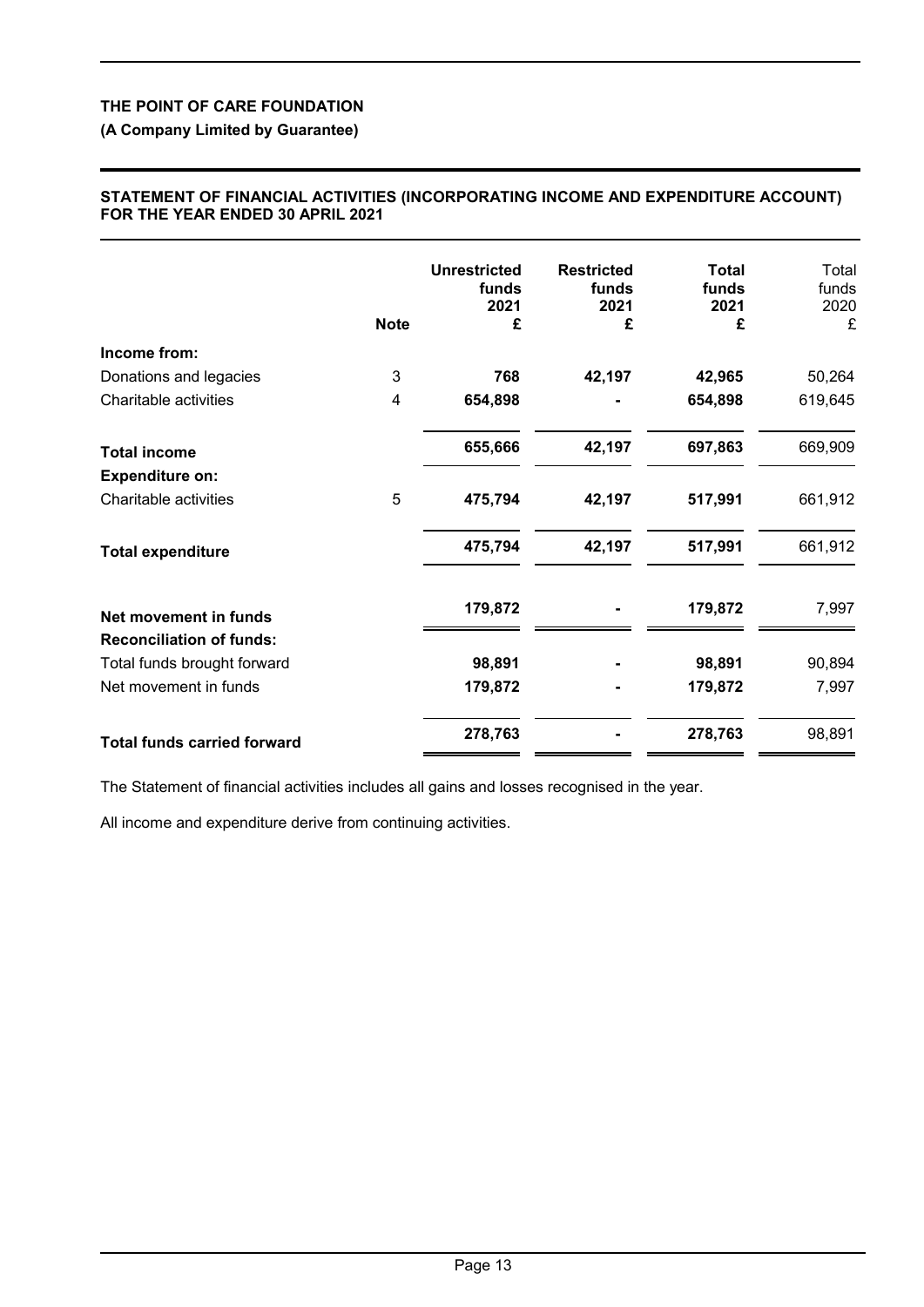**(A Company Limited by Guarantee)**

### **BALANCE SHEET AS AT 30 APRIL 2021**

| <b>Fixed assets</b>                                        | <b>Note</b> |            | 2021<br>£  |            | As restated<br>2020<br>£ |
|------------------------------------------------------------|-------------|------------|------------|------------|--------------------------|
|                                                            |             |            |            |            |                          |
| Tangible assets<br><b>Current assets</b>                   | 11          |            | 3,848      |            | 3,745                    |
| <b>Debtors</b>                                             | 12          | 273,096    |            | 220,946    |                          |
| Cash at bank and in hand                                   |             | 876,762    |            | 429,330    |                          |
|                                                            |             | 1,149,858  |            | 650,276    |                          |
| Creditors: amounts falling due within one<br>year          | 13          | (697, 079) |            | (406, 958) |                          |
| <b>Net current assets</b>                                  |             |            | 452,779    |            | 243,318                  |
| <b>Total assets less current liabilities</b>               |             |            | 456,627    |            | 247,063                  |
| Creditors: amounts falling due after more<br>than one year | 14          |            | (177, 864) |            | (148, 172)               |
| Net assets excluding pension asset                         |             |            | 278,763    |            | 98,891                   |
| <b>Total net assets</b>                                    |             |            | 278,763    |            | 98,891                   |
| <b>Charity funds</b>                                       |             |            |            |            |                          |
| <b>Restricted funds</b>                                    |             |            |            |            |                          |
| Unrestricted funds                                         | 16          |            | 278,763    |            | 98,891                   |
| <b>Total funds</b>                                         |             |            | 278,763    |            | 98,891                   |

The financial statements were approved and authorised for issue by the Trustees and signed on their behalf by:

**Richard Smith CBE** (Trustee)

Date:

The notes on pages 16 to 30 form part of these financial statements.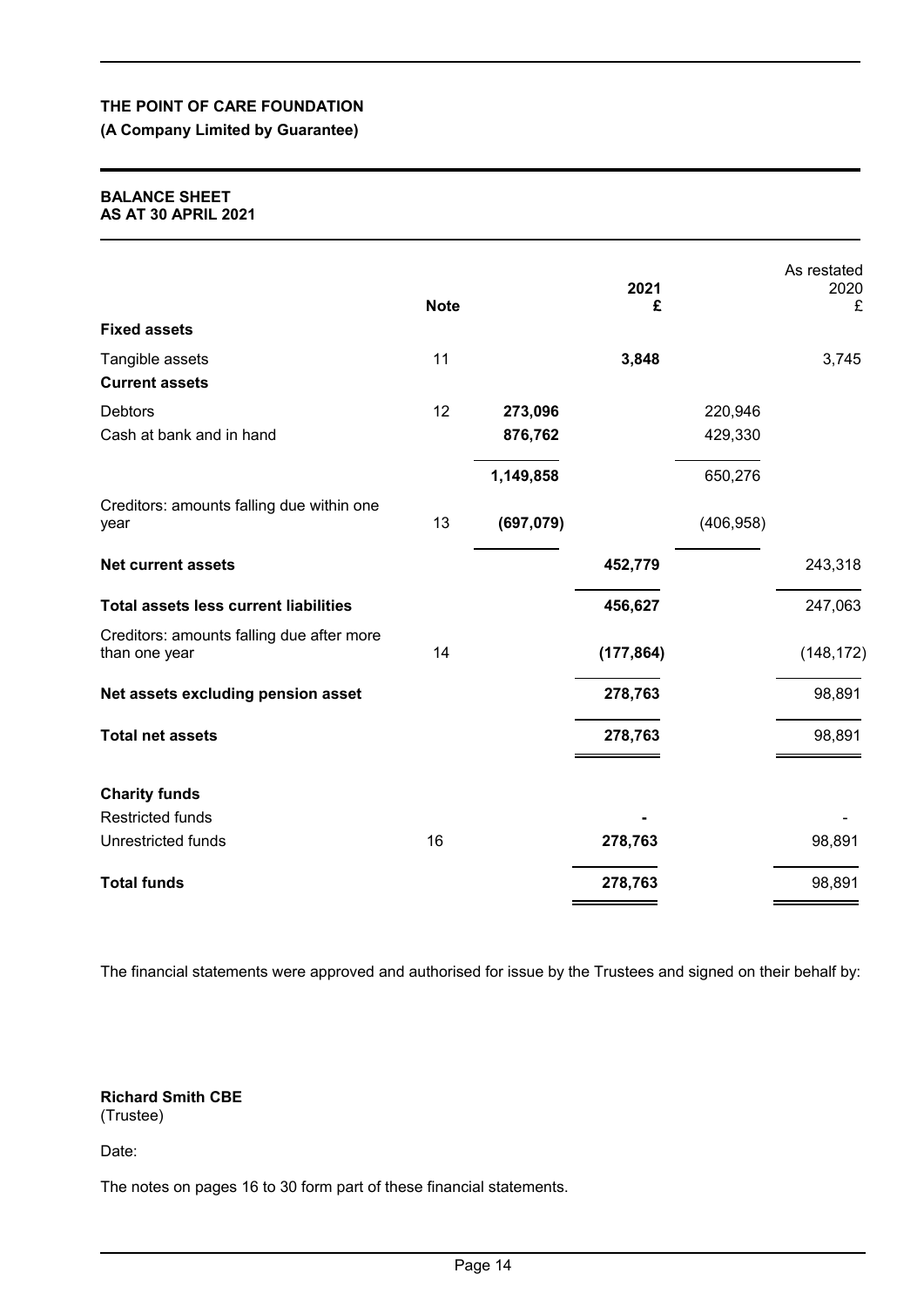**(A Company Limited by Guarantee)**

#### **STATEMENT OF CASH FLOWS FOR THE YEAR ENDED 30 APRIL 2021**

|                                                        | 2021    | 2020<br>£ |
|--------------------------------------------------------|---------|-----------|
| Cash flows from operating activities                   | £       |           |
| Net cash provided by operating activities              | 450,380 | 51,889    |
| Cash flows from investing activities                   |         |           |
| Purchase of tangible fixed assets                      | (2,948) | (5,509)   |
| Net cash used in investing activities                  | (2,948) | (5, 509)  |
| <b>Cash flows from financing activities</b>            |         |           |
| Net cash provided by financing activities              |         |           |
| Change in cash and cash equivalents in the year        | 447,432 | 46,380    |
| Cash and cash equivalents at the beginning of the year | 429,330 | 382,950   |
| Cash and cash equivalents at the end of the year       | 876,762 | 429,330   |

The notes on pages 16 to 30 form part of these financial statements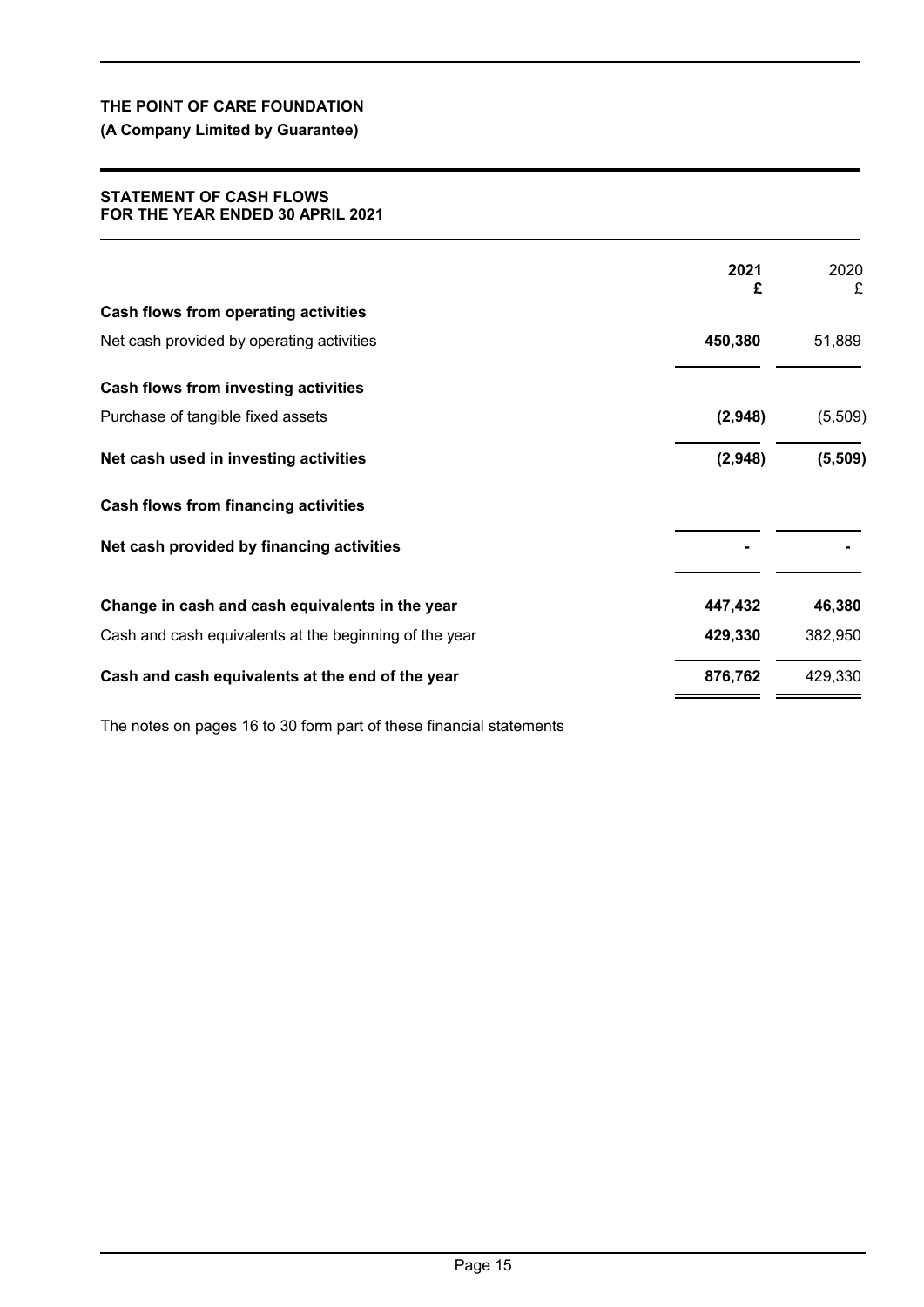### **(A Company Limited by Guarantee)**

#### **NOTES TO THE FINANCIAL STATEMENTS FOR THE YEAR ENDED 30 APRIL 2021**

#### **1. General information**

The Point of Care Foundation is a Charitable Incorporated Organisation registered at the Charity Commission in England and Wales with charity number 1151628. Its principal address is The Foundry, 17 Oval Way, London, SE11 5RR.

The financial statements are presented in Sterling  $(E)$ .

#### **2. Accounting policies**

### **2.1 Basis of preparation of financial statements**

The financial statements have been prepared in accordance with the Charities Act 2011 and "Accounting and Reporting by Charities: Statement of Recommended Practice applicable to charities preparing their accounts in accordance with the Financial Reporting Standard applicable in the UK and Republic of Ireland (FRS 102)" (as amended for accounting periods commencing from 1 January 2019).

The financial statements have departed from the Charities (Accounts and Reports) Regulations 2008 only to the extent required to provide a true and fair view. This departure has involved following Accounting and Reporting by Charities preparing their accounts in accordance with the Financial Reporting Standard applicable in the UK and Republic of Ireland (FRS 102) rather than the Accounting and Reporting by Charities: Statement of Recommended Practice effective from 1 April 2005 which has since been withdrawn.

The financial statements have been prepared under the historical cost convention. The principal accounting policies adopted are set out below.

### **2.2 Going concern**

After making enquiries, the Trustees have a reasonable expectation that the company has adequate resources to continue in operational existence and meet its liabilities as they fall due for the forseeable future, being a period of at least twelve months from the date these financial statements were approved. Accordingly, they continue to adopt the going concern basis in preparing the financial statements.

#### **2.3 Income**

All income is recognised once the Foundation has entitlement to the income, it is probable that the income will be received and the amount of income receivable can be measured reliably.

Grants are included in the Statement of Financial Activities on a receivable basis. The balance of income received for specific purposes but not expended during the period is shown in the relevant funds on the Balance Sheet. Where income is received in advance of entitlement of receipt, its recognition is deferred and included in creditors as deferred income. Where entitlement occurs before income is received, the income is accrued.

### **2.4 Charitable funds**

Unrestricted funds are available for use at the discretion of the Trustees in furtherance of their charitable objectives unless the funds have been designated for other purposes. Restricted funds are subject to specific conditions by donors as to how they may be used.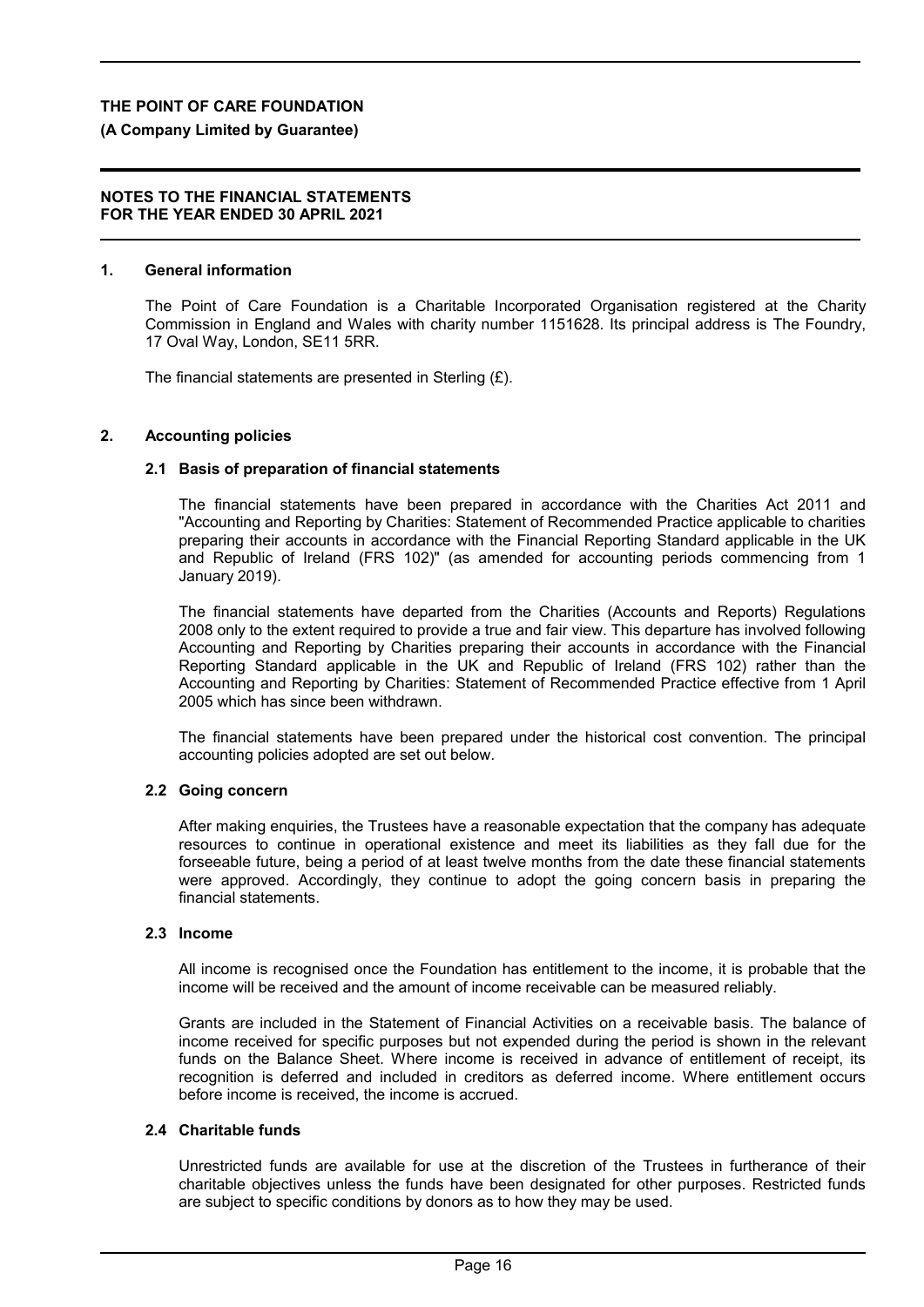**(A Company Limited by Guarantee)**

### **NOTES TO THE FINANCIAL STATEMENTS FOR THE YEAR ENDED 30 APRIL 2021**

### **2. Accounting policies (continued)**

#### **2.5 Expenditure**

Expenditure is recognised once there is a legal or constructive obligation to transfer economic benefit to a third party, it is probable that a transfer of economic benefits will be required in settlement and the amount of the obligation can be measured reliably. Expenditure is classified by activity. The costs of each activity are made up of the total of direct costs and shared costs, including support costs involved in undertaking each activity. Direct costs attributable to a single activity are allocated directly to that activity. Shared costs which contribute to more than one activity and support costs which are not attributable to a single activity are apportioned between those activities on a basis consistent with the use of resources. Central staff costs are allocated on the basis of time spent, and depreciation charges allocated on the portion of the asset's use.

Expenditure on charitable activities is incurred on directly undertaking the activities which further the Foundation's objectives, as well as any associated support costs.

Grants payable are charged in the year when the offer is made except in those cases where the offer is conditional, such grants being recognised as expenditure when the conditions attaching are fulfilled. Grants offered subject to conditions which have not been met at the year end are noted as a commitment, but not accrued as expenditure.

All expenditure is inclusive of irrecoverable VAT.

#### **2.6 Government grants**

Grants are accounted under the accruals model as permitted by FRS 102. Grants of a revenue nature are recognised in the statement of financial activities in the same period as the related expenditure. Grant Income relating to the Government Coronavirus Job Retention Scheme, or "Furlough" scheme, are included in other operating income in the statement of financial activities.

#### **2.7 Intangible assets and amortisation**

Intangible assets are initially recognised at cost. After recognition, under the cost model, intangible assets are measured at cost less any accumulated amortisation and any accumulated impairment losses.

Amortisation is provided on intangible assets at rates calculated to write off the cost of each asset on a straight-line basis over its expected useful life.

The estimated useful lives are as follows:

Amortisation is provided on the following basis:

Website costs - 33 % straight line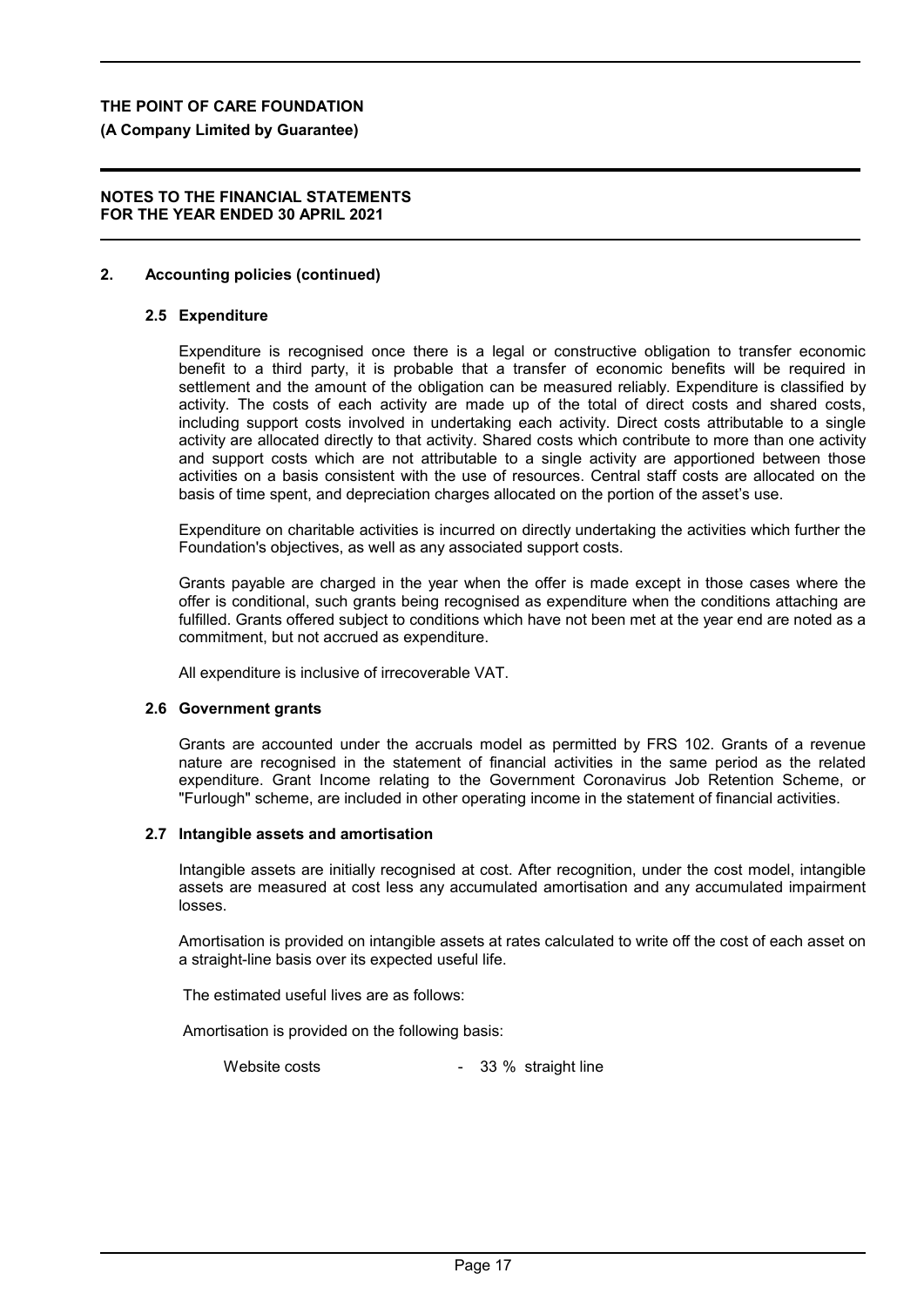### **(A Company Limited by Guarantee)**

#### **NOTES TO THE FINANCIAL STATEMENTS FOR THE YEAR ENDED 30 APRIL 2021**

#### **2. Accounting policies (continued)**

#### **2.8 Tangible fixed assets and depreciation**

Tangible fixed assets are initially recognised at cost. After recognition, under the cost model, tangible fixed assets are measured at cost less accumulated depreciation and any accumulated impairment losses. All costs incurred to bring a tangible fixed asset into its intended working condition should be included in the measurement of cost.

At each reporting date the Foundation assesses whether there is any indication of impairment. If such indication exists, the recoverable amount of the asset is determined to be the higher of its fair value less costs to sell and its value in use. An impairment loss is recognised where the carrying amount exceeds the recoverable amount.

Depreciation is charged so as to allocate the cost of tangible fixed assets less their residual value over their estimated useful lives, using the straight-line method.

Depreciation is provided on the following basis:

| Office equipment   | $\overline{\phantom{0}}$ | 10% Straight line |
|--------------------|--------------------------|-------------------|
| Computer equipment |                          | 33% Straight line |

#### **2.9 Cash at bank and in hand**

Cash at bank and in hand includes cash and short-term highly liquid investments with a short maturity of three months or less from the date of acquisition or opening of the deposit or similar account.

#### **2.10 Financial instruments**

The Foundation has elected to apply Sections 11 and 12 of FRS 102 in respect of financial instruments.

Financial assets and financial liabilities are recognised when the Foundation becomes party to the contractual provisions of the instrument.

Financial liabilities and equity instruments are classified according to the substance of the contractual arrangements entered into. An equity instrument is any contract that evidences a residual interest in the assets of the Foundation after deducting all of its liabilities.

The Foundation's policies for its major classes of financial assets and financial liabilities are set out below.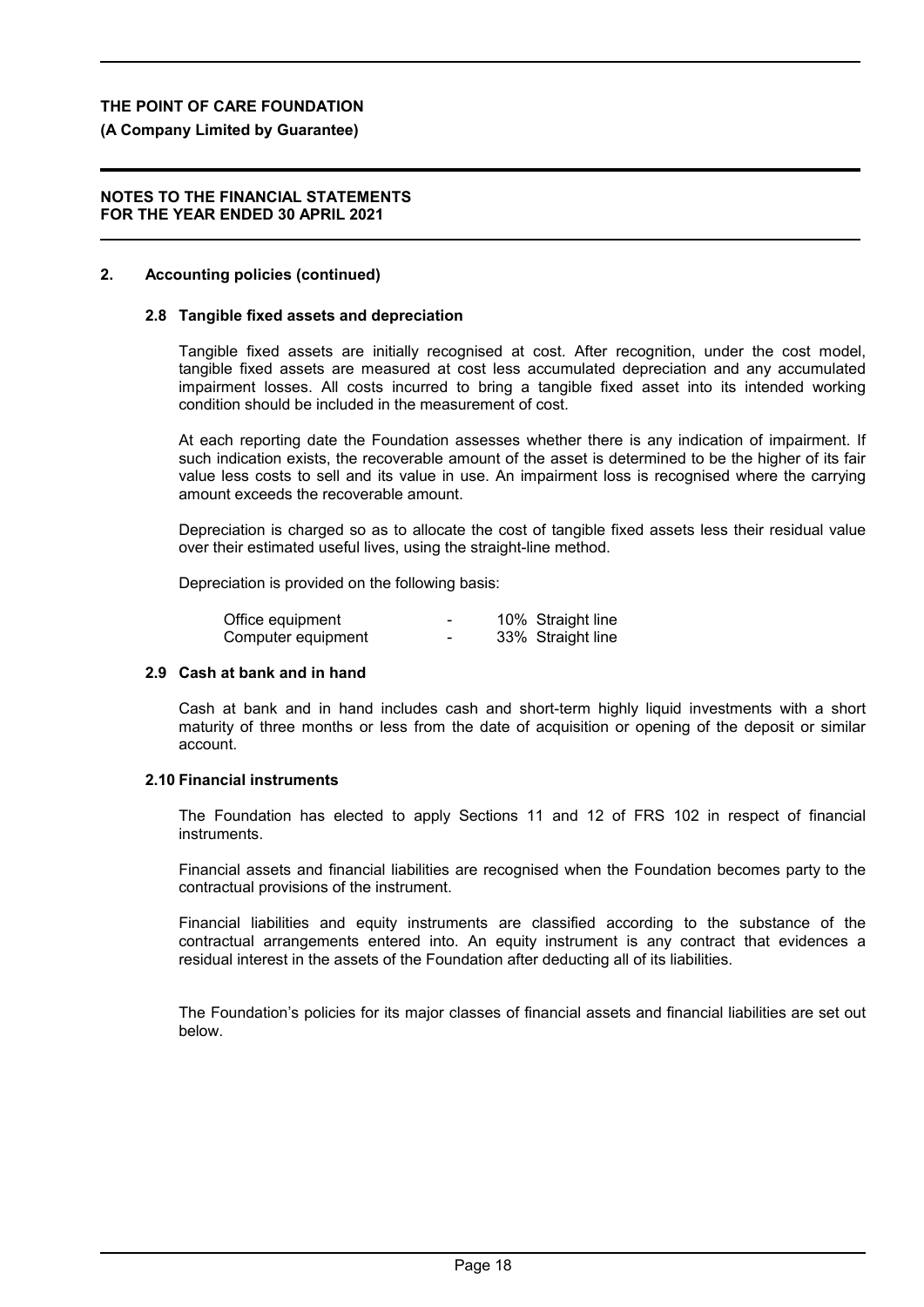**(A Company Limited by Guarantee)**

### **NOTES TO THE FINANCIAL STATEMENTS FOR THE YEAR ENDED 30 APRIL 2021**

### **2. Accounting policies (continued)**

#### **Financial instruments (continued)**

#### **Financial assets**

Basic financial assets, including trade and other debtors and cash and bank balances, are initially recognised at transaction price, unless the arrangement constitutes a financing transaction, where the transaction is measured at the present value of the future receipts discounted at a market rate of interest for a similar debt instrument. Financing transactions are those in which payment is deferred beyond normal business terms or is financed at a rate of interest that is not a market rate.

Such assets are subsequently carried at amortised cost using the effective interest method, less any impairment.

#### **Financial liabilities**

Basic financial liabilities, including trade and other creditors, are initially recognised at transaction price, unless the arrangement constitutes a financing transaction, where the debt instrument is measured at the present value of the future payments discounted at a market rate of interest for a similar debt instrument. Financing transactions are those in which payment is deferred beyond normal business terms or is financed at a rate of interest that is not a market rate.

Debt instruments are subsequently carried at amortised cost, using the effective interest rate method.

#### **Impairment of financial assets**

Financial assets measured at cost and amortised cost are assessed at the end of each reporting period for objective evidence of impairment. If objective evidence of impairment is found, an impairment loss is recognised in the statement of financial activities.

For financial assets measured at cost less impairment, the impairment loss is measured as the difference between the asset's carrying amount and the best estimate of the amount the company would receive for the asset if it were to be sold at the reporting date.

For financial assets measured at amortised cost, the impairment loss is measured as the difference between the asset's carrying amount and the present value of estimated cash flows discounted at the asset's original effective interest rate. If the financial asset has a variable interest rate, the discount rate for measuring any impairment loss is the current effective interest rate determined under the contract.

If there is a decrease in the impairment loss arising from an event occurring after the impairment was recognised, the impairment is reversed. The reversal is such that the current carrying amount does not exceed what the carrying amount would have been had the impairment not previously been recognised. The impairment reversal is recognised in statement of financial activities.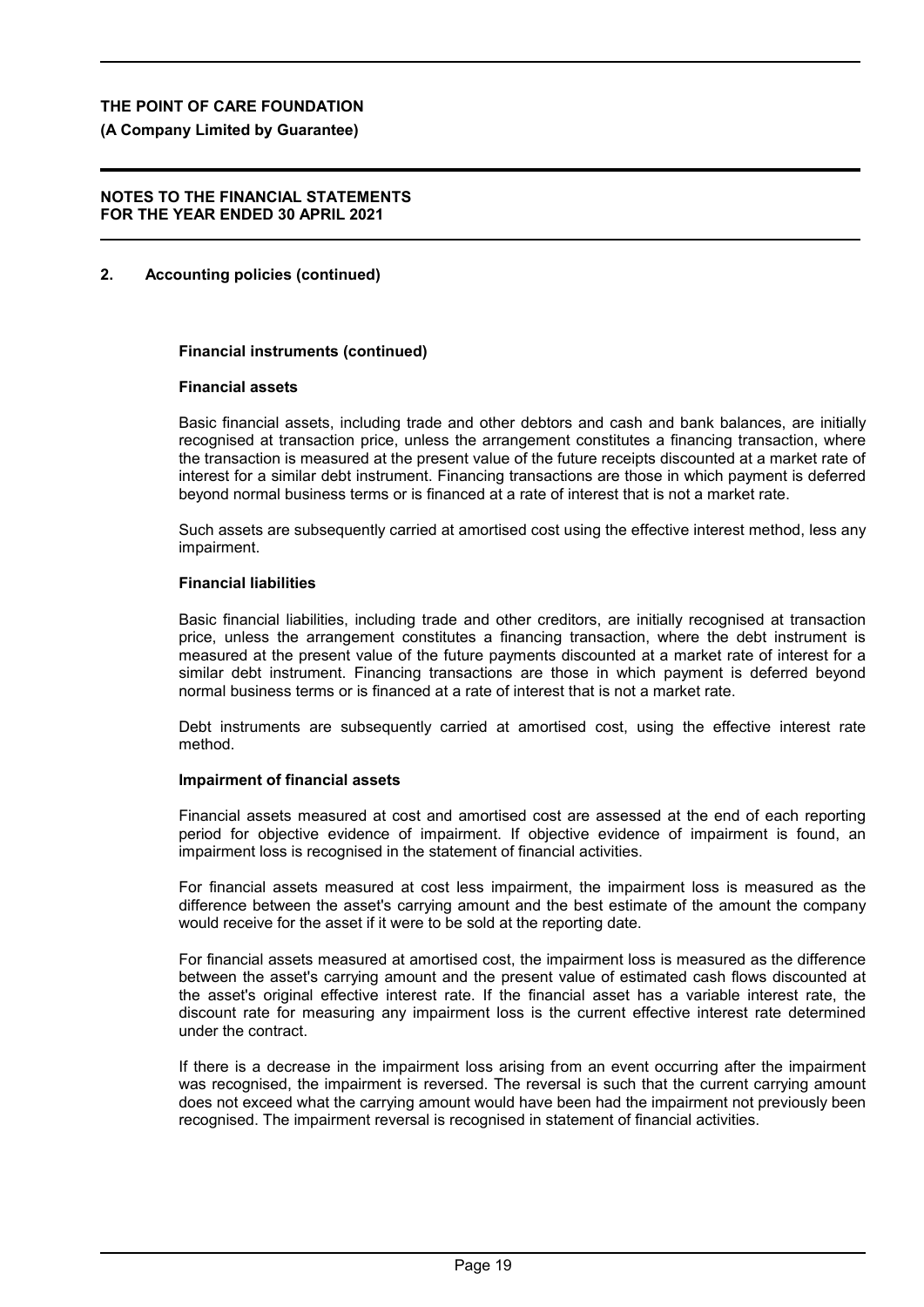**(A Company Limited by Guarantee)**

### **NOTES TO THE FINANCIAL STATEMENTS FOR THE YEAR ENDED 30 APRIL 2021**

### **2. Accounting policies (continued)**

### **Financial instruments (continued)**

### **Derecognition of financial assets and financial liabilities**

Financial assets are derecognised when (a) the contractual rights to the cash flows from the asset expire or are settled, or (b) substantially all the risks and rewards of the ownership of the asset are transferred to another party or (c) despite having retained some significant risks and rewards of ownership, control of the asset has been transferred to another party who has the practical ability to unilaterally sell the asset to an unrelated third party without imposing additional restrictions.

Financial liabilities are derecognised when the liability is extinguished, that is when the contractual obligation is discharged, cancelled or expires.

### **Offsetting of financial assets and financial liabilities**

Financial assets and liabilities are offset and the net amount reported in the balance sheet when there is an enforceable right to set off the recognised amounts and there is an intention to settle on a net basis or to realise the asset and settle the liability simultaneously.

### **2.11 Pensions**

The Foundation operates a defined contribution pension scheme and the pension charge represents the amounts payable by the Foundation to the fund in respect of the year.

### **2.12 Prior year comparatives**

Comparatives relating to deferred income have been restated to show the amounts falling due after more than one year, as set out in note 14. This reclassification has not resulted in an effect on the net funds of the charity as at 30 April 2020 or the surplus for the year then ended.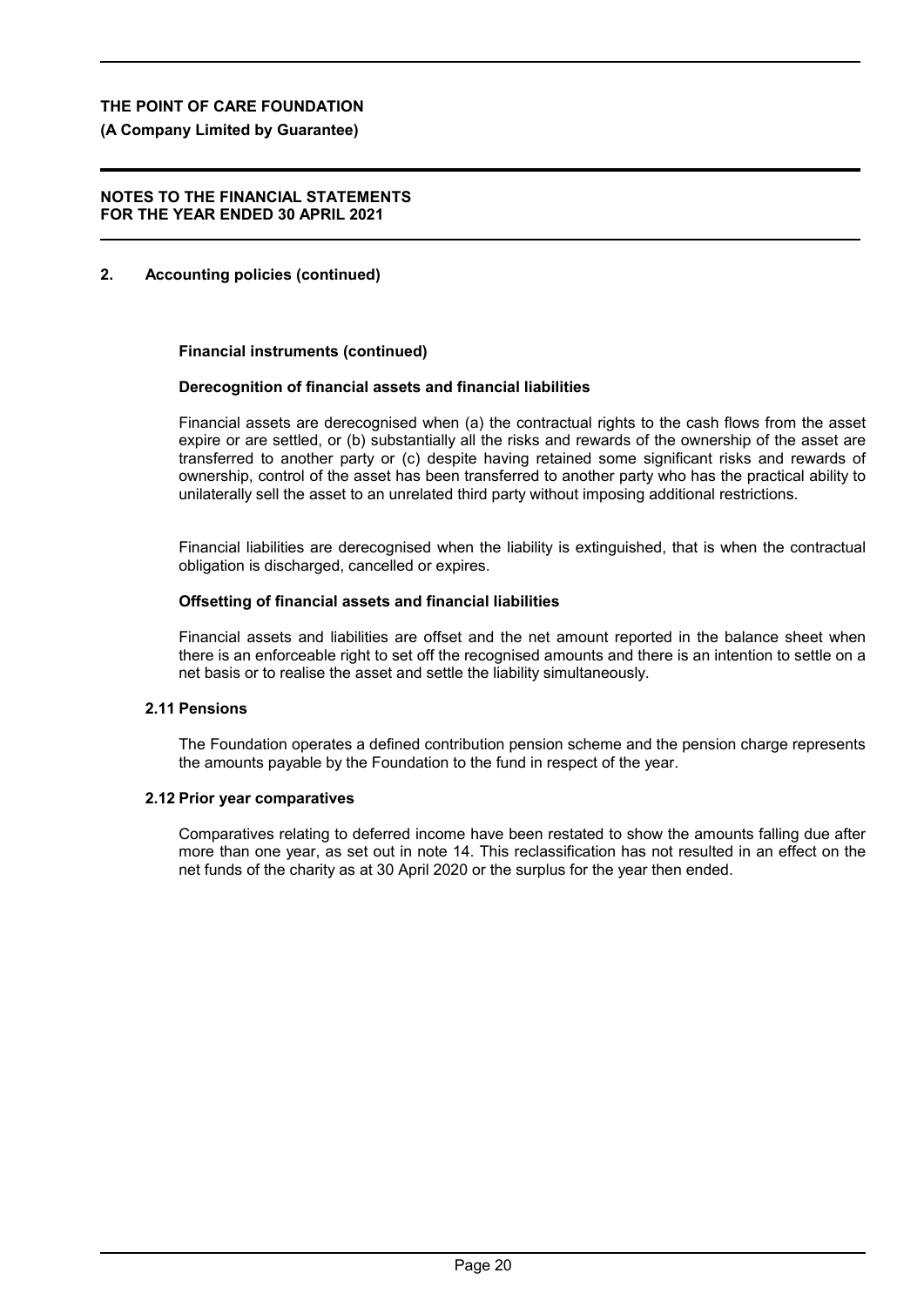**(A Company Limited by Guarantee)**

### **NOTES TO THE FINANCIAL STATEMENTS FOR THE YEAR ENDED 30 APRIL 2021**

### **3. Income from donations and legacies**

|                   | <b>Unrestricted</b><br>funds<br>2021<br>£ | <b>Restricted</b><br>funds<br>2021<br>£ | <b>Total</b><br>funds<br>2021<br>£ |
|-------------------|-------------------------------------------|-----------------------------------------|------------------------------------|
| Donations         | 768                                       |                                         | 768                                |
| Grants            |                                           | 38,216                                  | 38,216                             |
| Government grants |                                           | 3,981                                   | 3,981                              |
| <b>Total 2021</b> | 768                                       | 42,197                                  | 42,965                             |
|                   | Unrestricted<br>funds<br>2020             | Restricted<br>funds<br>2020             | Total<br>funds<br>2020             |
| Donations         | £<br>24,934                               | £                                       | £<br>24,934                        |
| Grants            |                                           | 25,330                                  | 25,330                             |
| <b>Total 2020</b> | 24,934                                    | 25,330                                  | 50,264                             |

### **4. Income from charitable activities**

|                                   | <b>Unrestricted</b><br>funds<br>2021<br>£ | <b>Total</b><br>funds<br>2021<br>£ |
|-----------------------------------|-------------------------------------------|------------------------------------|
| Income from charitable activities | 654,898                                   | 654,898                            |
|                                   | Unrestricted<br>funds<br>2020<br>£        | Total<br>funds<br>2020<br>£        |
| Income from charitable activities | 619,645                                   | 619,645                            |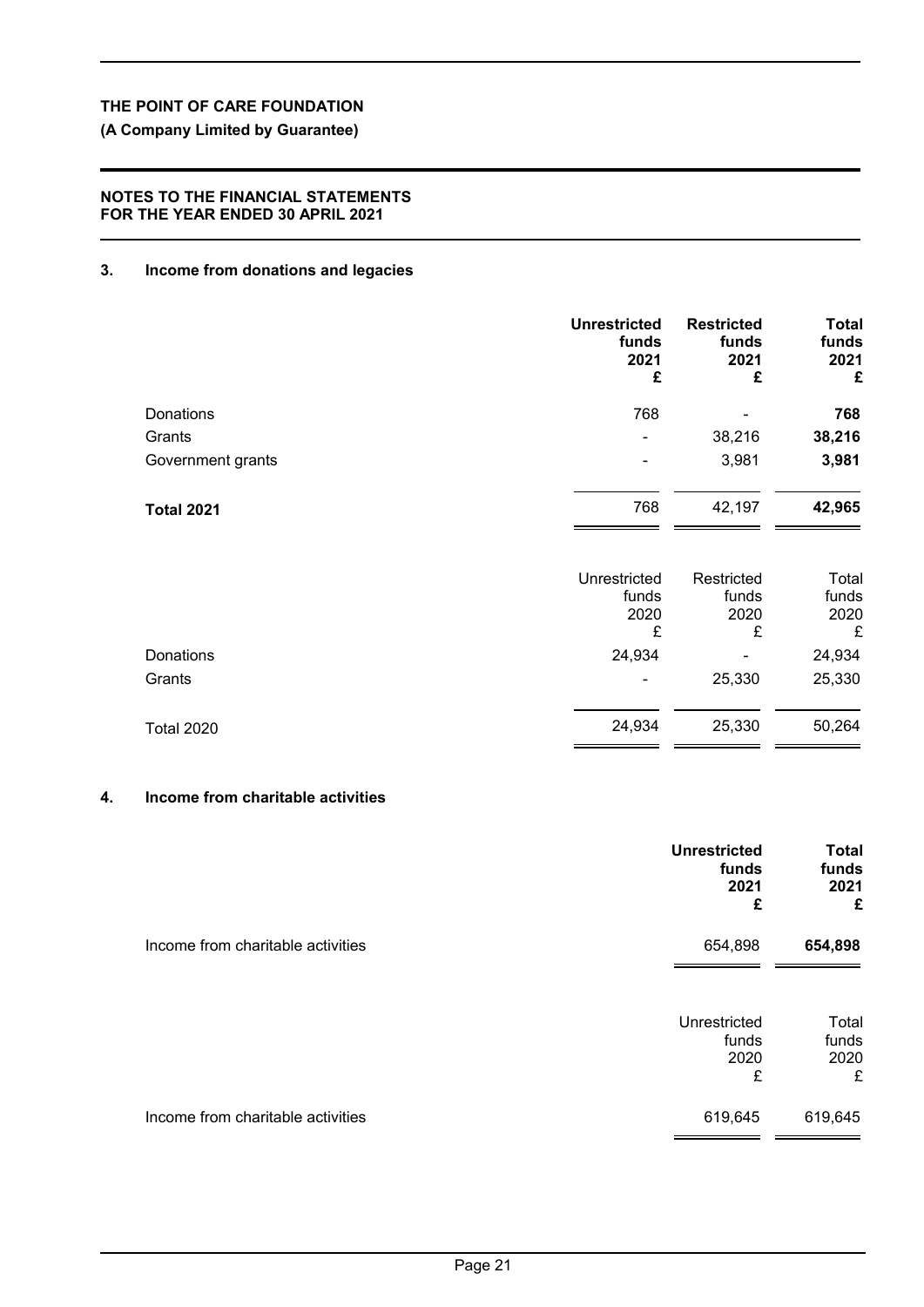**(A Company Limited by Guarantee)**

### **NOTES TO THE FINANCIAL STATEMENTS FOR THE YEAR ENDED 30 APRIL 2021**

### **5. Analysis of expenditure on charitable activities**

# **Summary by fund type**

|              | <b>Unrestricted</b> | <b>Restricted</b> | <b>Total</b> |
|--------------|---------------------|-------------------|--------------|
|              | funds               | funds             | funds        |
|              | 2021                | 2021              | 2021         |
|              | £                   | £                 | £            |
| Direct costs | 475,794             | 42,197            | 517,991      |
|              | Unrestricted        | Restricted        | Total        |
|              | funds               | funds             | funds        |
|              | 2020                | 2020              | 2020         |
|              | £                   | £                 | £            |
| Direct costs | 636,582             | 25,330            | 661,912      |

### **Summary by expenditure type**

|              | 2021<br>£                | <b>Staff costs Depreciation Other costs</b><br>2021<br>£ | 2021<br>£                | <b>Total</b><br>funds<br>2021<br>£ |
|--------------|--------------------------|----------------------------------------------------------|--------------------------|------------------------------------|
| Direct costs | 260,614                  | 2,415                                                    | 254,962                  | 517,991                            |
|              | Staff costs<br>2020<br>£ | Depreciation<br>2020<br>£                                | Other costs<br>2020<br>£ | Total<br>funds<br>2020<br>£        |
| Direct costs | 284,126                  | 11,634                                                   | 366,152                  | 661,912                            |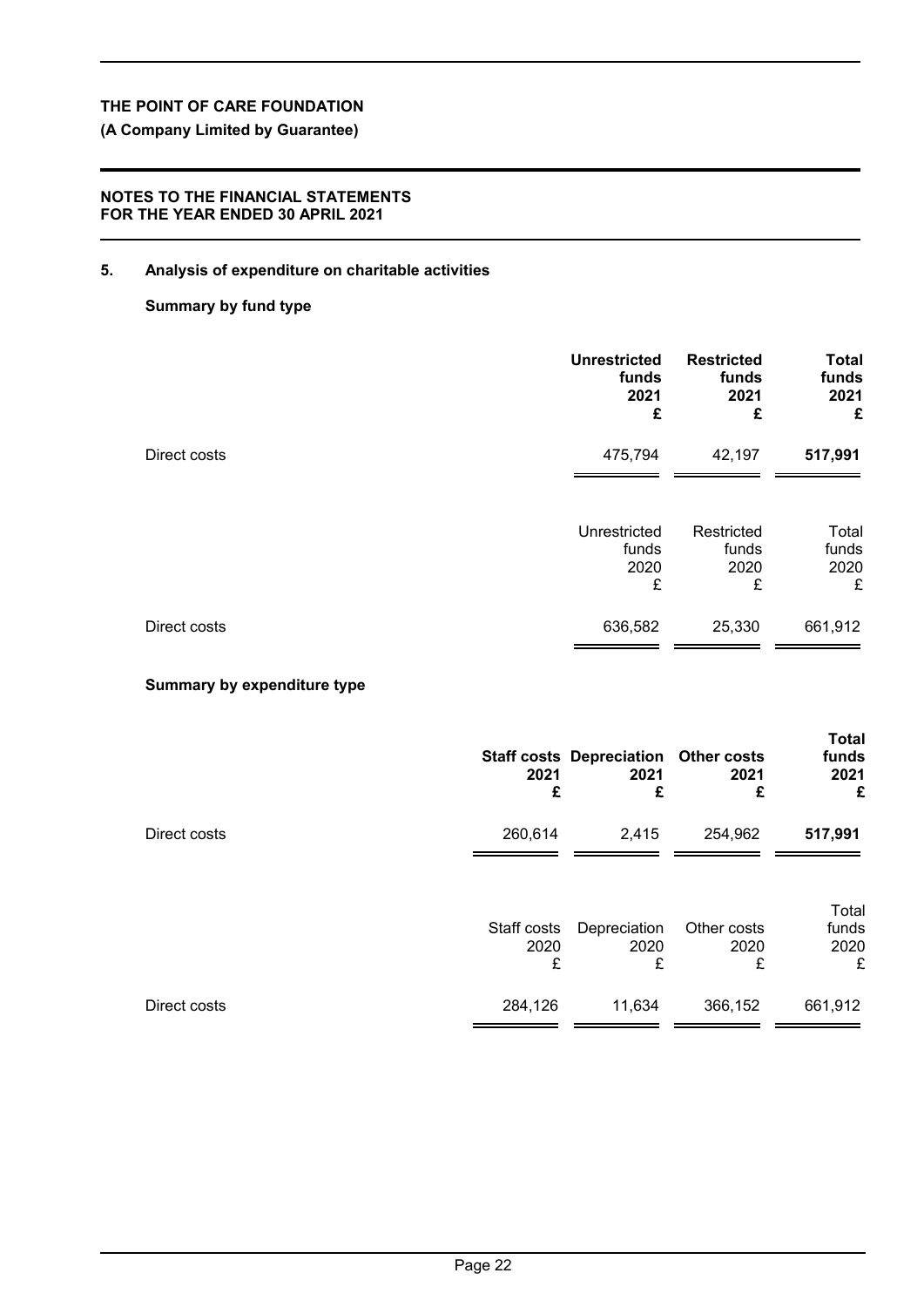**(A Company Limited by Guarantee)**

### **NOTES TO THE FINANCIAL STATEMENTS FOR THE YEAR ENDED 30 APRIL 2021**

### **6. Analysis of expenditure by activities**

|              | <b>Activities</b><br>undertaken<br>directly<br>2021<br>£ | <b>Support</b><br>costs<br>2021<br>£ | <b>Total</b><br>funds<br>2021<br>£ |
|--------------|----------------------------------------------------------|--------------------------------------|------------------------------------|
| Direct costs | 465,468                                                  | 52,523                               | 517,991                            |
|              | Activities<br>undertaken<br>directly<br>2020<br>£        | Support<br>costs<br>2020<br>£        | Total<br>funds<br>2020<br>£        |
| Direct costs | 565,190                                                  | 96,722                               | 661,912                            |

### **Analysis of direct costs**

|              | <b>Activities</b><br>2021<br>£ | <b>Total</b><br>funds<br>2021<br>£ |
|--------------|--------------------------------|------------------------------------|
| Staff costs  | 244,268                        | 244,268                            |
| Depreciation | 2,415                          | 2,415                              |
| Other costs  | 218,785                        | 218,785                            |
|              | 465,468                        | 465,468                            |
|              |                                |                                    |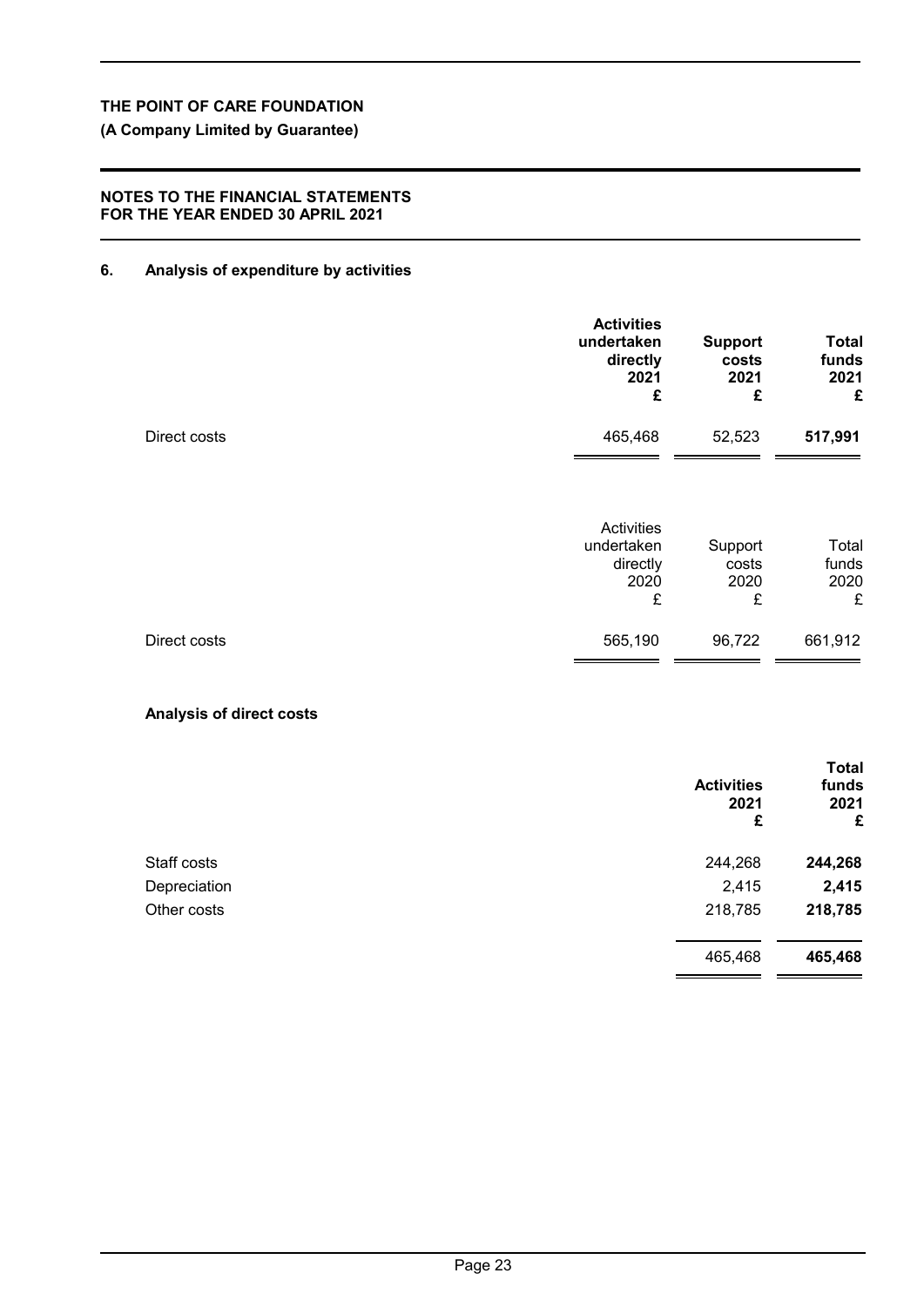**(A Company Limited by Guarantee)**

### **NOTES TO THE FINANCIAL STATEMENTS FOR THE YEAR ENDED 30 APRIL 2021**

### **6. Analysis of expenditure by activities (continued)**

### **Analysis of direct costs (continued)**

|              | Activities<br>2020<br>£ | Total<br>funds<br>2020<br>£ |
|--------------|-------------------------|-----------------------------|
| Staff costs  | 254,138                 | 254,138                     |
| Depreciation | 11,634                  | 11,634                      |
| Other costs  | 299,418                 | 299,418                     |
|              | 565,190                 | 565,190                     |

### **Analysis of support costs**

|                            | <b>Activities</b><br>2021<br>£ | <b>Total</b><br>funds<br>2021<br>£ |
|----------------------------|--------------------------------|------------------------------------|
| Staff costs                | 16,346                         | 16,346                             |
| General administration     | 25,696                         | 25,696                             |
| Loss on disposal of assets | 431                            | 431                                |
| Governance costs           | 10,050                         | 10,050                             |
|                            | 52,523                         | 52,523                             |
|                            |                                | Total                              |
|                            | Activities<br>2020             | funds<br>2020                      |
|                            | £                              | £                                  |
| Staff costs                | 29,988                         | 29,988                             |
| Governance costs           | 66,734                         | 66,734                             |
|                            | 96,722                         | 96,722                             |

# **7. Auditors' remuneration**

The auditors' remuneration amounts to an auditor fee of £8,400 (2020 - £8,400).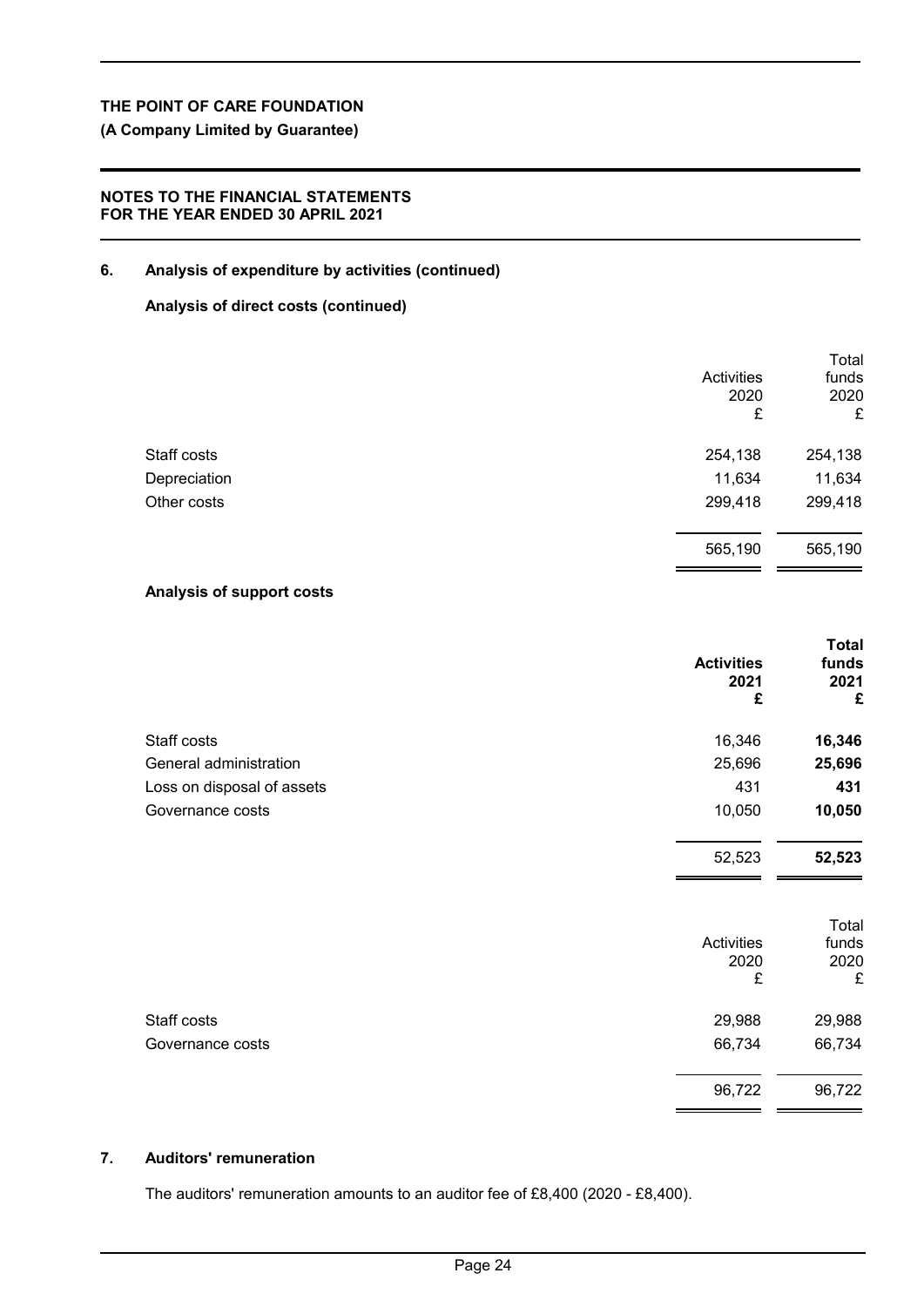### **(A Company Limited by Guarantee)**

#### **NOTES TO THE FINANCIAL STATEMENTS FOR THE YEAR ENDED 30 APRIL 2021**

### **8. Staff costs**

|                                                      | 2021<br>£ | 2020<br>£ |
|------------------------------------------------------|-----------|-----------|
| Wages and salaries                                   | 223,378   | 248,277   |
| Social security costs                                | 19,969    | 23,888    |
| Contribution to defined contribution pension schemes | 17,267    | 11,961    |
|                                                      | 260,614   | 284,126   |

The average number of persons employed by the Foundation during the year was as follows:

| 2021 | 2020           |
|------|----------------|
| No.  | No.            |
| -6   | $\overline{ }$ |

No employee received remuneration amounting to more than £60,000 in either year. Payments to key management personnel during the year totalled £123,444 (2020: £141,876).

### **9. Trustees' remuneration and expenses**

None of the Trustees (or any persons connected with them) received any remuneration or benefits from the Foundation during the year, with regard to their services as a trustee.

During the year ended 30 April 2021, no Trustee expenses have been incurred (2020 - £2,786).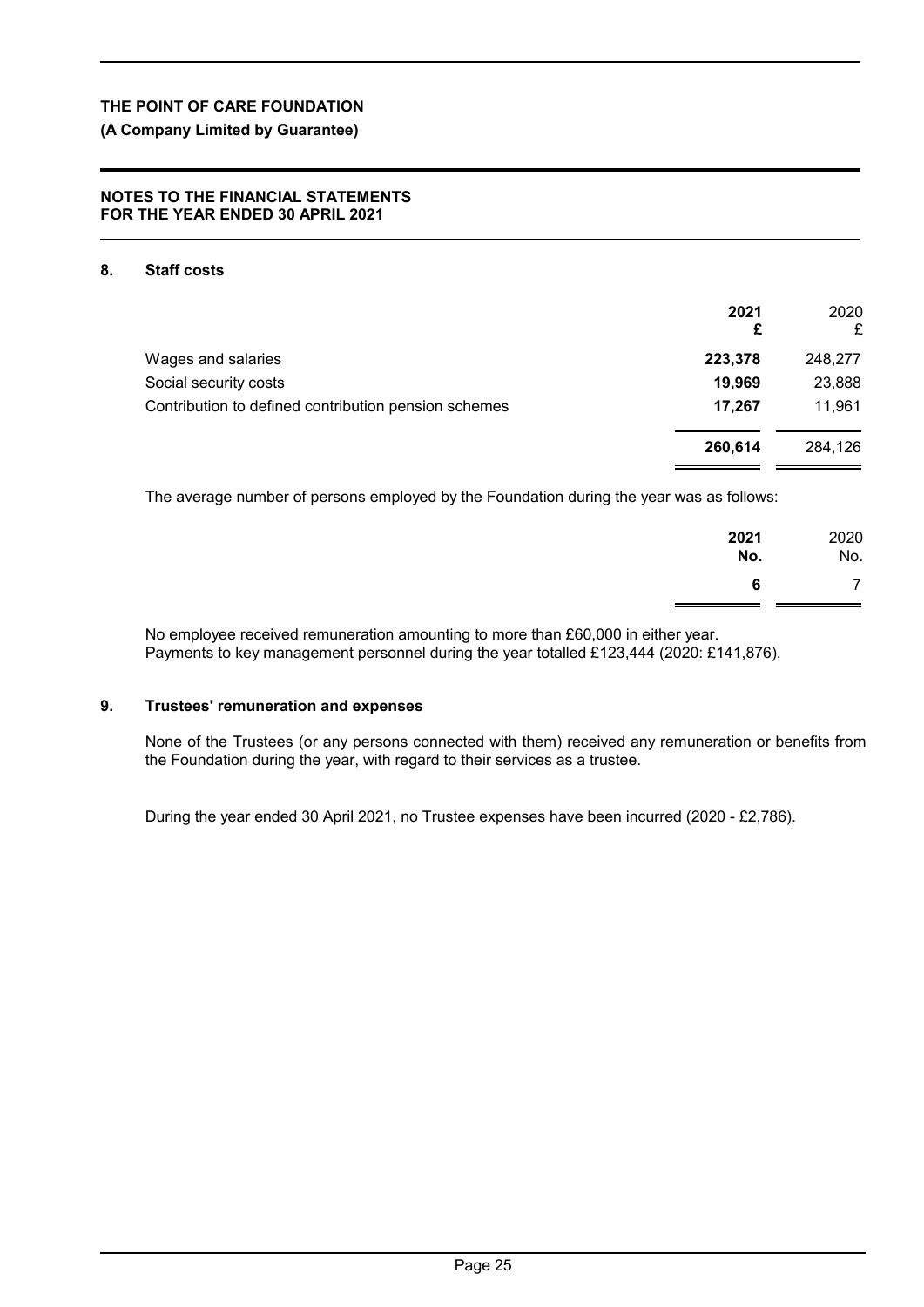**(A Company Limited by Guarantee)**

### **NOTES TO THE FINANCIAL STATEMENTS FOR THE YEAR ENDED 30 APRIL 2021**

# **10. Intangible assets**

|                  | Computer<br>software<br>£ |
|------------------|---------------------------|
| Cost             |                           |
| At 1 May 2020    | 55,783                    |
| At 30 April 2021 | 55,783                    |
| Amortisation     |                           |
| At 1 May 2020    | 55,783                    |
| At 30 April 2021 | 55,783                    |
| Net book value   |                           |
| At 30 April 2021 |                           |
| At 30 April 2020 |                           |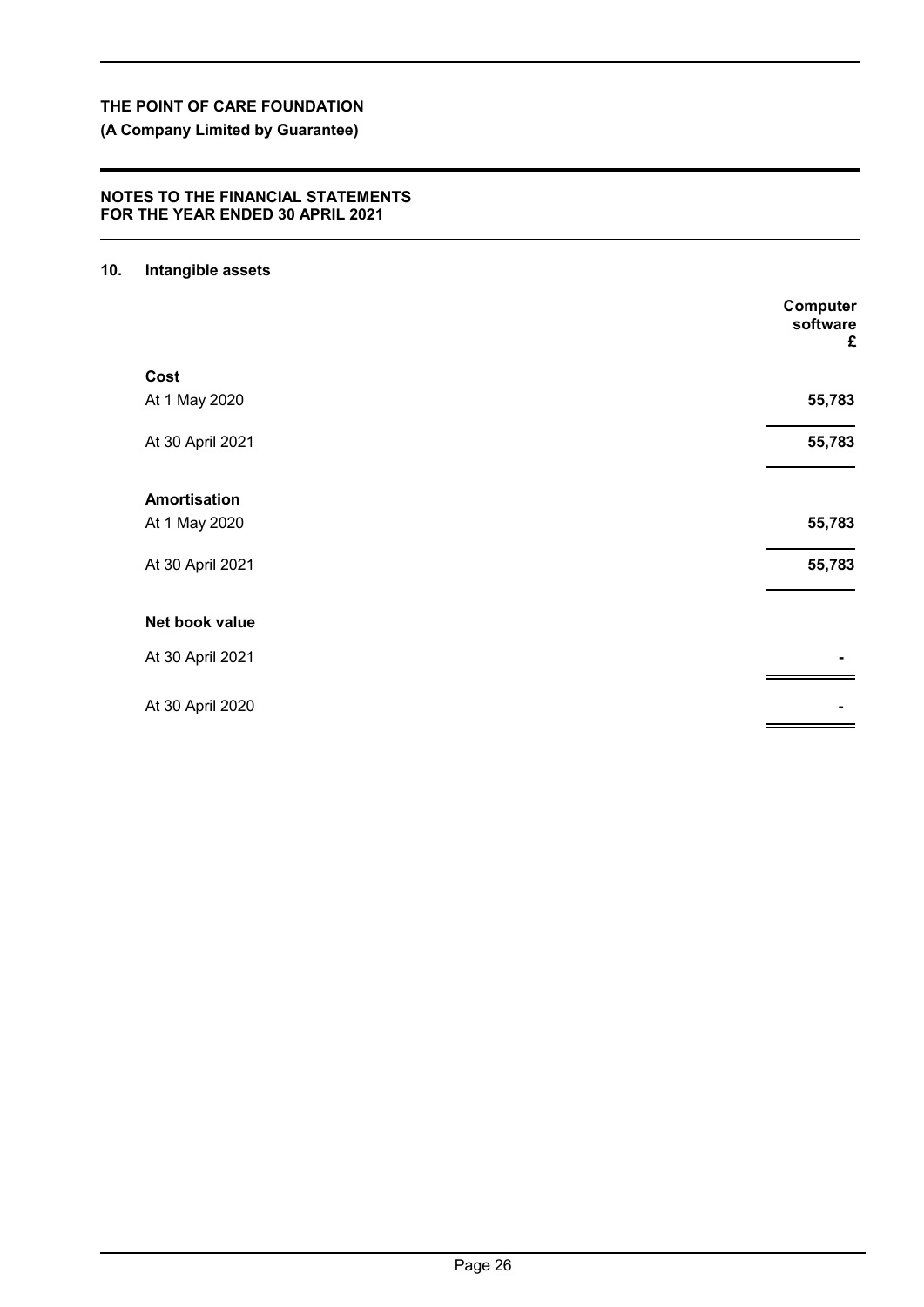**(A Company Limited by Guarantee)**

### **NOTES TO THE FINANCIAL STATEMENTS FOR THE YEAR ENDED 30 APRIL 2021**

### **11. Tangible fixed assets**

**12.** 

|                                | machinery<br>£ | <b>Plant and Fixtures and</b><br>fittings<br>£ | <b>Total</b><br>£ |
|--------------------------------|----------------|------------------------------------------------|-------------------|
| Cost                           |                |                                                |                   |
| At 1 May 2020                  | 51,391         | 862                                            | 52,253            |
| Additions                      | 2,839          | 109                                            | 2,948             |
| Disposals                      | (34, 706)      | (862)                                          | (35, 568)         |
| At 30 April 2021               | 19,524         | 109                                            | 19,633            |
| <b>Depreciation</b>            |                |                                                |                   |
| At 1 May 2020                  | 48,067         | 441                                            | 48,508            |
| Charge for the year            | 2,378          | 37                                             | 2,415             |
| On disposals                   | (34, 696)      | (442)                                          | (35, 138)         |
| At 30 April 2021               | 15,749         | 36                                             | 15,785            |
| Net book value                 |                |                                                |                   |
| At 30 April 2021               | 3,775          | 73                                             | 3,848             |
| At 30 April 2020               | 3,324          | 421                                            | 3,745             |
| <b>Debtors</b>                 |                |                                                |                   |
|                                |                | 2021<br>£                                      | 2020<br>£         |
| Due within one year            |                |                                                |                   |
| Trade debtors                  |                | 272,024                                        | 150,061           |
| Prepayments and accrued income |                | 1,072                                          | 70,885            |

**273,096** 220,946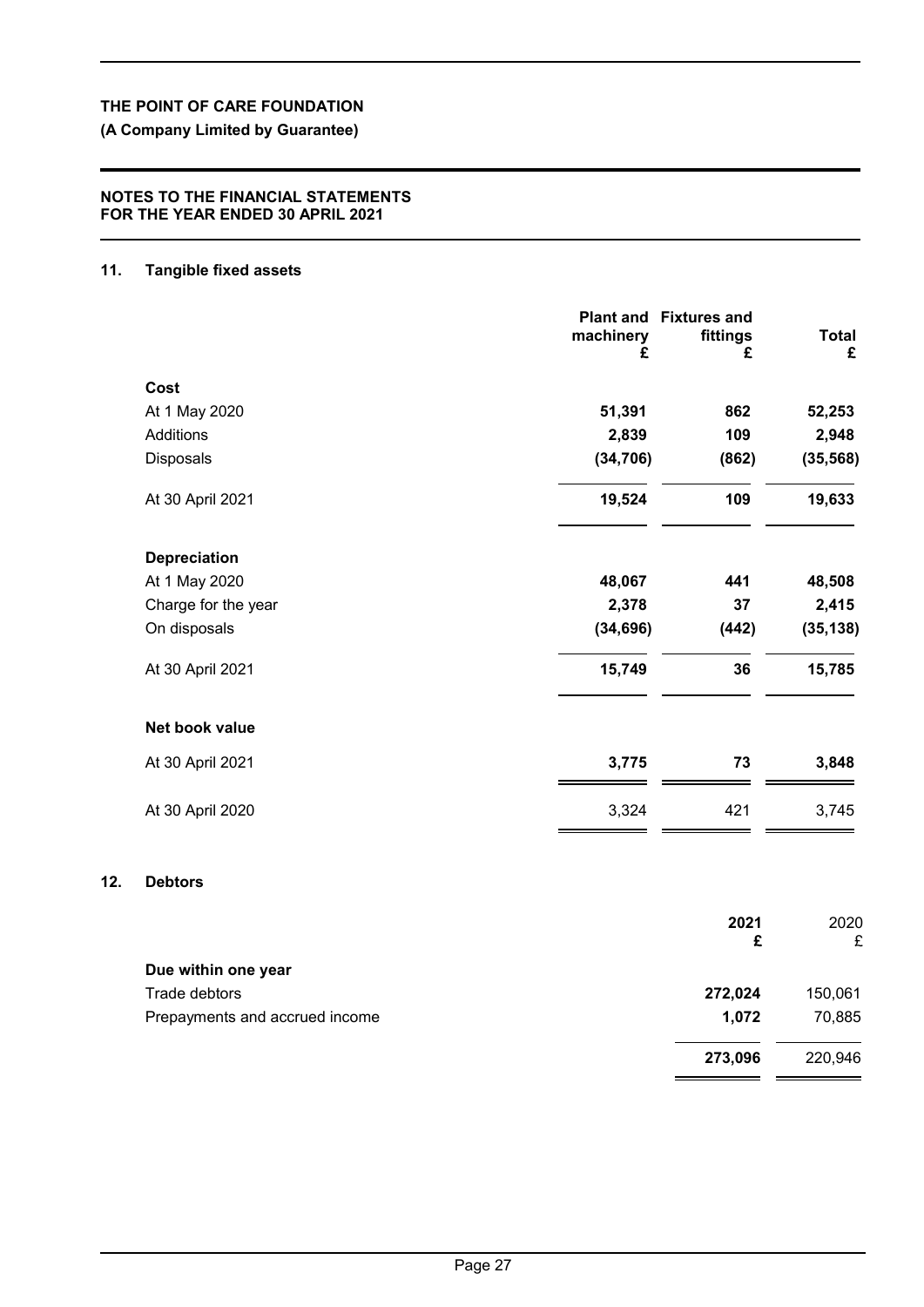**(A Company Limited by Guarantee)**

### **NOTES TO THE FINANCIAL STATEMENTS FOR THE YEAR ENDED 30 APRIL 2021**

### **13. Creditors: Amounts falling due within one year**

|                                              | 2021<br>£ | As restated<br>2020<br>£ |
|----------------------------------------------|-----------|--------------------------|
| Trade creditors                              | 7,296     | 2,373                    |
| 75,287<br>Other taxation and social security |           | 66,194                   |
| 614,496<br>Accruals and deferred income      |           | 338,391                  |
| 697,079                                      |           | 406,958                  |

Income is deferred only when the charity has to fulfil conditions before becoming entitled to it or where the funder has specified that the income is to be used in a future accounting period.

### **14. Creditors: Amounts falling due after more than one year**

|     |                                                                        | 2021<br>£ | As restated<br>2020<br>£ |
|-----|------------------------------------------------------------------------|-----------|--------------------------|
|     | Accruals and deferred income                                           | 177,864   | 148,172                  |
| 15. | <b>Financial instruments</b>                                           |           |                          |
|     |                                                                        | 2021<br>£ | 2020<br>£                |
|     | <b>Financial assets</b>                                                |           |                          |
|     | Financial assets measured at fair value through income and expenditure | 876,762   | 429,330                  |

Financial assets measured at fair value through income and expenditure comprise of cash at bank.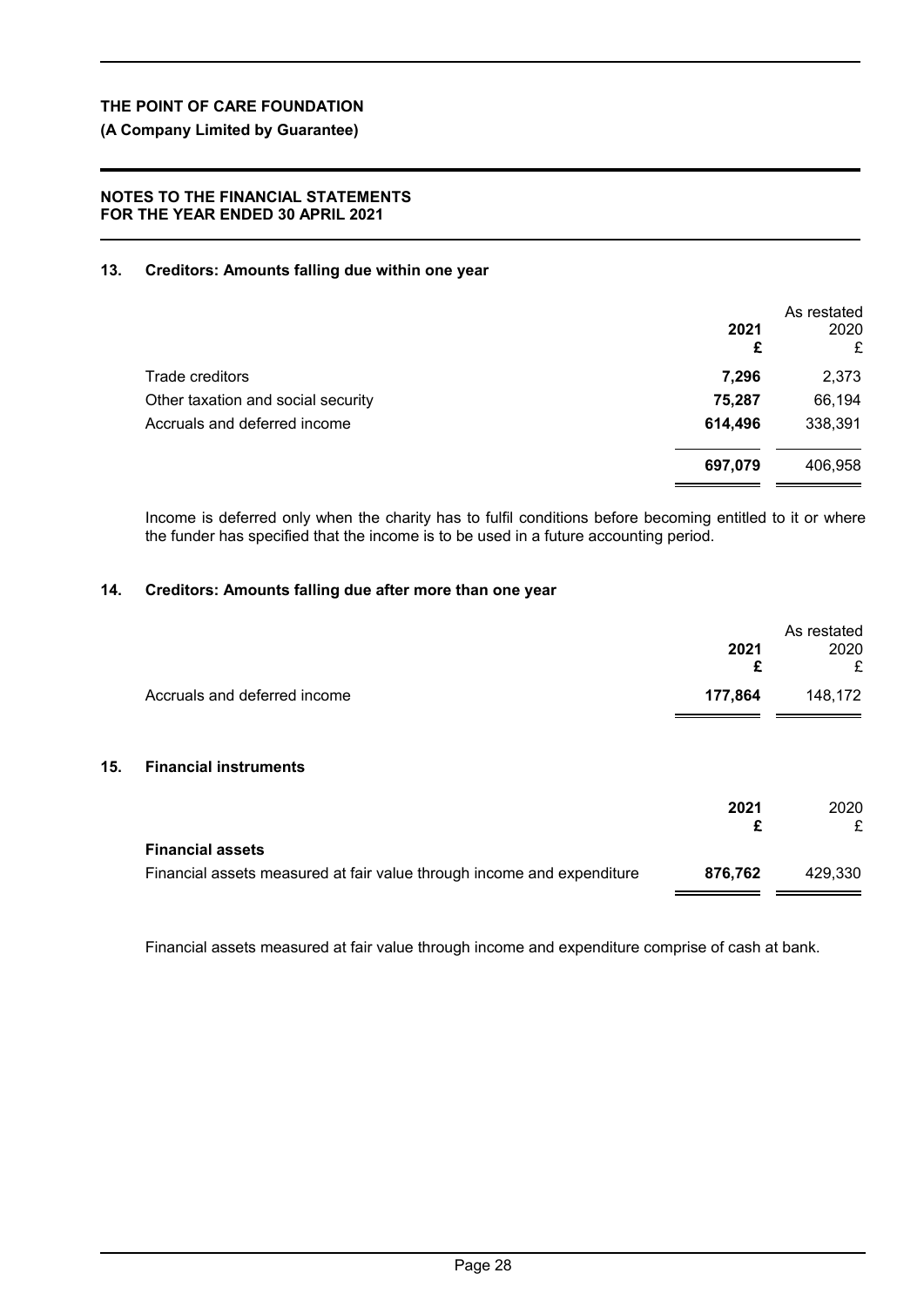**(A Company Limited by Guarantee)**

### **NOTES TO THE FINANCIAL STATEMENTS FOR THE YEAR ENDED 30 APRIL 2021**

### **16. Summary of funds**

|                                          | <b>Total funds</b><br>at 1 May<br>2020 | <b>Income</b>     | <b>Expenditure</b>      | <b>Total</b><br>funds |
|------------------------------------------|----------------------------------------|-------------------|-------------------------|-----------------------|
| Summary of funds - current year          | £                                      | £                 | £                       | £                     |
| General funds                            |                                        |                   |                         |                       |
| <b>Restricted funds</b>                  | 98,891                                 | 655,666<br>42,197 | (475, 794)<br>(42, 197) | 278,763               |
|                                          | 98,891                                 | 697,863           | (517, 991)              | 278,763               |
|                                          | <b>Total funds</b><br>at 1 May<br>2019 | Income            | Expenditure             | Total<br>funds        |
| Summary of funds - prior year            | £                                      | £                 | £                       | £                     |
|                                          |                                        |                   |                         |                       |
| General funds<br><b>Restricted funds</b> | 90,894                                 | 644,579<br>25,330 | (661, 912)              | 73,561<br>25,330      |
|                                          | 90,894                                 | 669,909           | (661, 912)              | 98,891                |

### **17. Reconciliation of net movement in funds to net cash flow from operating activities**

|                                                                    | 2021<br>£ | 2020<br>£ |
|--------------------------------------------------------------------|-----------|-----------|
| Net income for the year (as per Statement of Financial Activities) | 179,872   | 7,997     |
| <b>Adjustments for:</b>                                            |           |           |
| Depreciation charges                                               | 2,415     | 11,634    |
| Loss on the sale of fixed assets                                   | 431       |           |
| Increase in debtors                                                | (52, 150) | (16,930)  |
| Increase in creditors                                              | 24,660    | 17,895    |
| Increase in deferred income                                        | 295,153   | 31,293    |
| Net cash provided by operating activities                          | 450,381   | 51,889    |